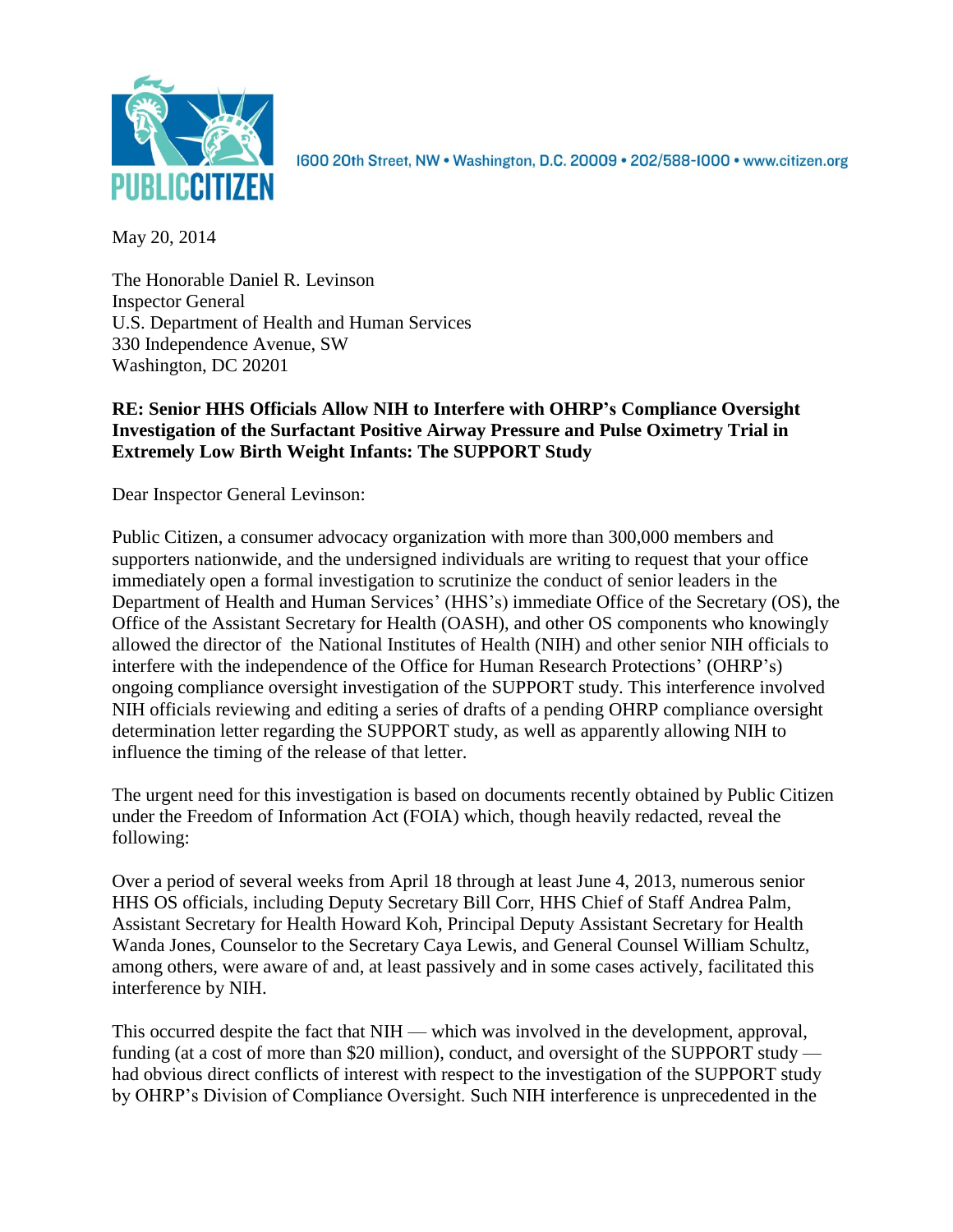$\overline{a}$ 

history of OHRP and has seriously compromised the integrity and independence of OHRP's ongoing compliance oversight investigation into the SUPPORT study, fundamentally undermining OHRP's regulatory authority and almost certainly doing long-lasting and possibly irreparable harm to the status of this vitally important regulatory agency, which was established to protect the interests of human subjects.

As you may be aware, in 2000, OHRP — formerly the Office for Protection from Research Risks (OPRR) in the NIH Office of the Director — was administratively relocated from NIH to the HHS OS in large part because of the conflicts of interest that existed between NIH, the largest federal funder of human subjects research, and OPRR, the office responsible for implementing and enforcing HHS human subjects protection regulations (45 C.F.R. part 46). This move was intended to insulate OHRP from exactly the type of NIH interference that has clearly occurred during OHRP's compliance oversight investigation of the SUPPORT study, interference that appears to have culminated in OHRP's decision almost a year ago to indefinitely suspend all compliance activities regarding the study.

A thorough formal investigation by the HHS Office of Inspector General is urgently needed in order to determine the extent to which NIH officials improperly interfered with and were permitted to influence OHRP's compliance oversight activities related to the SUPPORT study.

Below we summarize (a) the long-recognized conflicting interests that exist between NIH and OHRP; (b) NIH's extensive involvement in the oversight and conduct of the SUPPORT study; (c) OHRP's publicly announced compliance oversight actions regarding the study to date; and (d) the documents demonstrating that numerous senior HHS OS officials facilitated NIH's interference in OHRP's ongoing compliance oversight investigation of the study.

## **I. The long-recognized and well-documented conflicts of interest between NIH and OPRR/OHRP**

Substantial conflicts of interest have existed — and always will exist — between NIH and OHRP. They have been well-known for many years and were documented in a series of reports and papers authored by the U.S. General Accounting Office (now the Government Accountability Office), the National Bioethics Advisory Commission (NBAC), scholars commissioned by NBAC, and a review panel convened by a former NIH Director. Detailed pertinent excerpts from each of these reports and papers are presented in Appendix A. We highlight a few of the key comments and conclusions from each of these reports and papers here:

In its March 1996 report, *Scientific Research: Continued Vigilance Critical to Protecting Human Subjects*, the U.S. General Accounting Office noted the following: $<sup>1</sup>$ </sup>

NIH's organizational structure may hamper OPRR's independent oversight and enforcement of human subject protection regulations …

<sup>1</sup> U.S. General Accounting Office. *Scientific Research: Continued Vigilance Critical to Protecting Human Subjects.*  March 1996[. http://www.gao.gov/assets/230/222250.pdf.](http://www.gao.gov/assets/230/222250.pdf) Accessed May 6, 2014.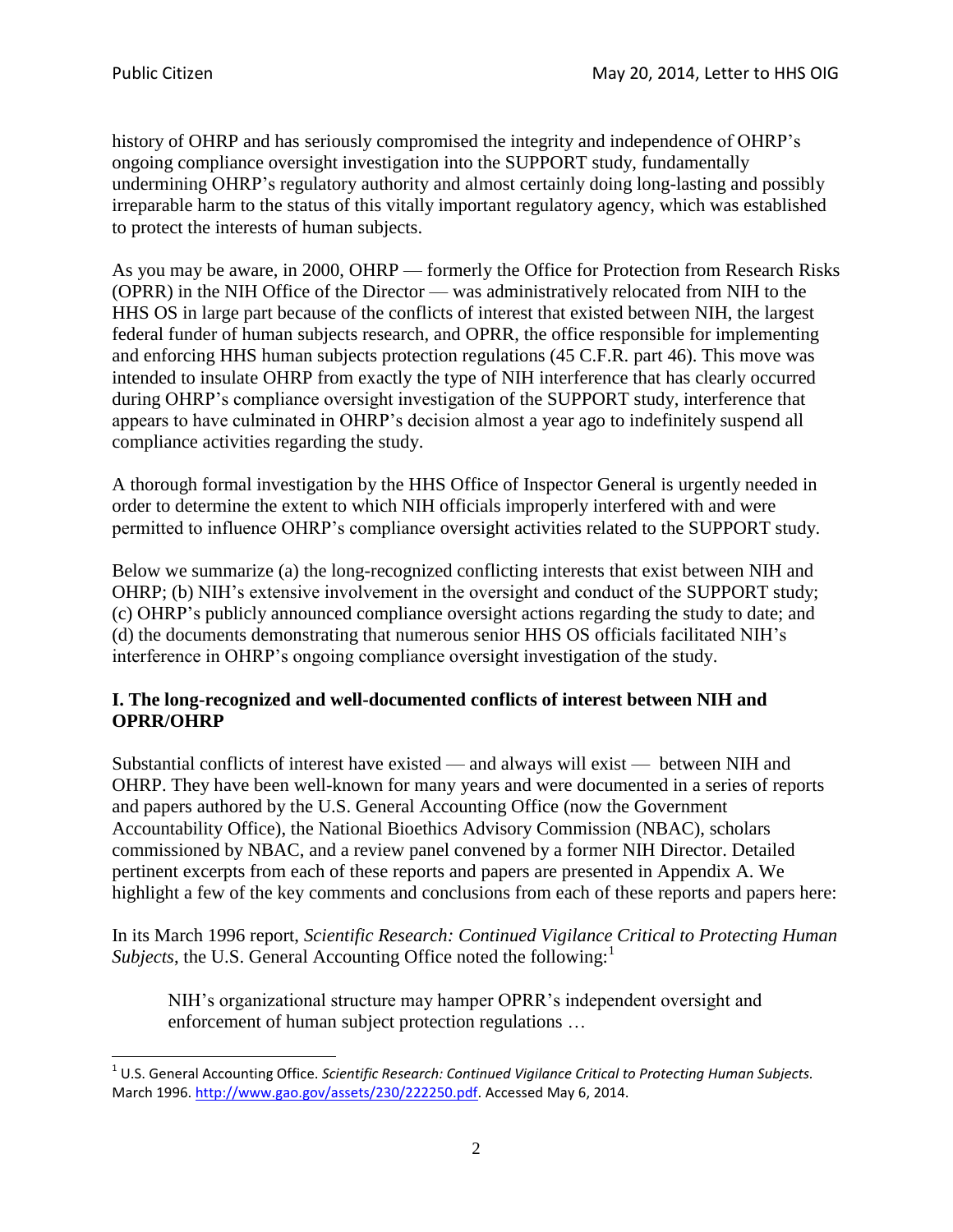From a broader organizational perspective, **a potential weakness exists because NIH is both the regulator of human subject protection issues as well as an institution conducting its own human subject research.** The Director of NIH, therefore, has responsibility for both the success of NIH's intramural research program and for the enforcement of human subject protection regulations by OPRR. [Emphasis added]

A few years later, in a paper commissioned by NBAC before OHRP was established, John C. Fletcher at the University of Virginia examined the adverse implications of having OPRR be located within NIH beyond those related to NIH's intramural research program. He concluded the following: $<sup>2</sup>$ </sup>

OPRR's location within the NIH is a structural conflict of missions and incompatibility of functions. This structural conflict gives rise to several troubling and persistent problems—including conflicts of interest—for the professional staff of OPRR and the NIH officials who administer OPRR. …

OPRR's mission is to uphold the primacy of the rights and welfare of [human subjects of research]. This mission is enveloped within the NIH's scientific mission and its powerful interests in funding and conducting research. **This conflict of missions weakens OPRR's authority and stature and engenders conflicts of interest.** [Emphasis added]

In a second paper also commissioned by NBAC, Charles McCarthy, who served as Director of OPRR from 1978 until 1992, cited instances of actual conflicts of interest that had arisen between the leadership of NIH and OPRR during his tenure as director.<sup>3</sup> Some of his key recollections included the following:

On at least one occasion, the Director, NIH, appeared to be taking a step toward interfering with an OPRR investigation. …

While the Gallo/Zagury investigation [by OPRR] was under way, newly appointed Dr. Bernadine Healy, Director, NIH, sent a strongly worded memorandum to the Director, OPRR, directing him to give her a full accounting of the status of the Gallo investigation. …

The Director, OPRR, responded to Dr. Healy by memorandum stating that briefing her could appear to be a conflict of interest because the investigation concerned alleged

<sup>3</sup> McCarthy C. Reflections on the organizational locus of the Office for Protection from Research Risks. National Bioethics Advisory Commission. *Ethical and Policy Issues in Research Involving Human Participants. Volume II: Commissioned Papers and Staff Analysis.* August 2001. Bethesda, Maryland.

[https://bioethicsarchive.georgetown.edu/nbac/human/overvol2.pdf.](https://bioethicsarchive.georgetown.edu/nbac/human/overvol2.pdf) Accessed May 6, 2014.

 2 Fletcher JC. Location of the Office for Protection from Research Risks within the National Institutes of Health: Problems of status and independent authority. National Bioethics Advisory Commission. *Ethical and Policy Issues in Research Involving Human Participants. Volume II: Commissioned Papers and Staff Analysis.* August 2001. Bethesda, Maryland[. https://bioethicsarchive.georgetown.edu/nbac/human/overvol2.pdf.](https://bioethicsarchive.georgetown.edu/nbac/human/overvol2.pdf) Accessed May 6, 2014.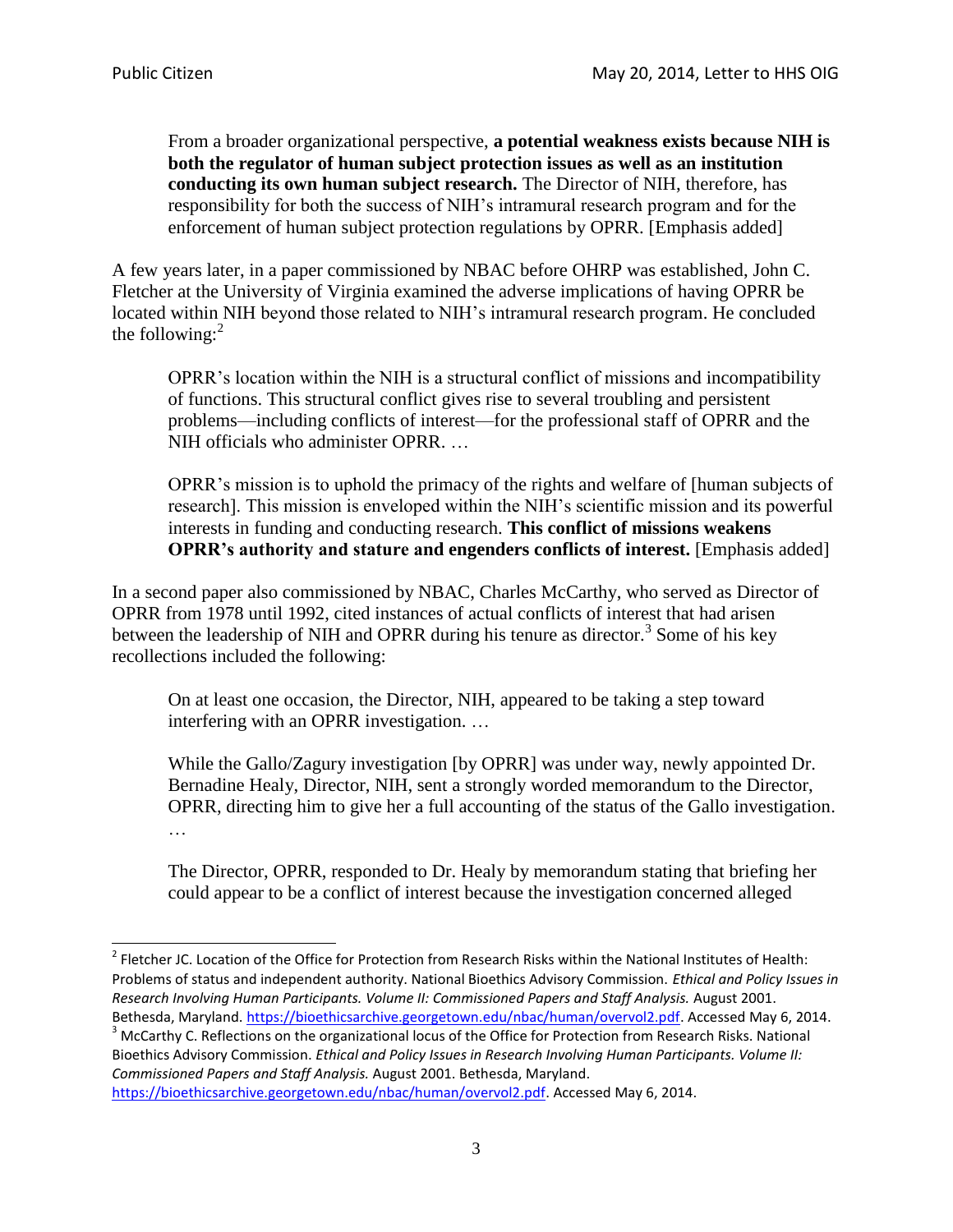l

misconduct by one of her most prestigious employees. The Director, OPRR politely declined to provide the briefing.

Dr. McCarthy concluded:

OPRR must also be protected against interference by its own supervisors.

In its 1999 report to the NIH Director's Advisory Committee, the Office for Protection from Research Risks Review Panel made the following recommendation based on its findings: 4

### **OPRR should be administratively relocated from its present location within the NIH.** [Emphasis in original]

… in its present location, as a part of the NIH and reporting to supervisors within the NIH, OPRR is not perceived as an independent office. … This perception of dependence and the concerns about conflicts of interest that arise therefrom compromise the ability of OPRR to function most effectively in providing ethical and regulatory leadership in the arenas of research with human subjects and with animals. …

… the relationship to NIH increases the public perception that OPRR will be biased in the direction of protecting research interests at the expense of protections for human subjects and animals. … This positioning leads inevitably to an appearance of conflict that likely, in specific cases, reflects reality. Even the perception of conflict interferes with a vigorous pursuit of the mission of the office.

In 2000, then-NIH Director Harold Varmus and then-Secretary of Health and Human Services Donna Shalala concurred with the above recommendations. As a result, effective June 18, 2000, OPRR was removed from NIH, and OHRP was created as a new office within the Office of Public Health and Science (now OASH) and placed under the supervision of the Assistant Secretary for Health.<sup>5</sup>

Finally, in its 2001 report, *Ethical and Policy Issues in Research Involving Human Participants*, NBAC noted the following regarding the new administrative placement of OHRP, presciently anticipating the current conflicts of interest surrounding the SUPPORT study:<sup>6</sup>

Furthermore, housing an oversight office within a department that conducts or supports human research could create a conflict of interest. Such a potential conflict provided at least part of the reason for the recommendation to relocate [OPRR] from NIH to the [HHS] Office of the Secretary (OPRR Review Panel 1999). **But this degree of** 

<sup>4</sup> *Report to the Advisory Committee to the Director, NIH from the Office for Protection from Research Risks Review*  Panel. June 3, 1999. [http://acd.od.nih.gov/reports/060399b\\_OPRR\\_Review\\_Panel.htm.](http://acd.od.nih.gov/reports/060399b_OPRR_Review_Panel.htm) Accessed May 6, 2014. 5 65 FR 37136-37137.

<sup>6</sup> National Bioethics Advisory Commission. *Ethical and Policy Issues in Research Involving Human Participants.*  August 2001. Bethesda, Maryland. [https://bioethicsarchive.georgetown.edu/nbac/human/overvol1.pdf.](https://bioethicsarchive.georgetown.edu/nbac/human/overvol1.pdf) Accessed May 6, 2014.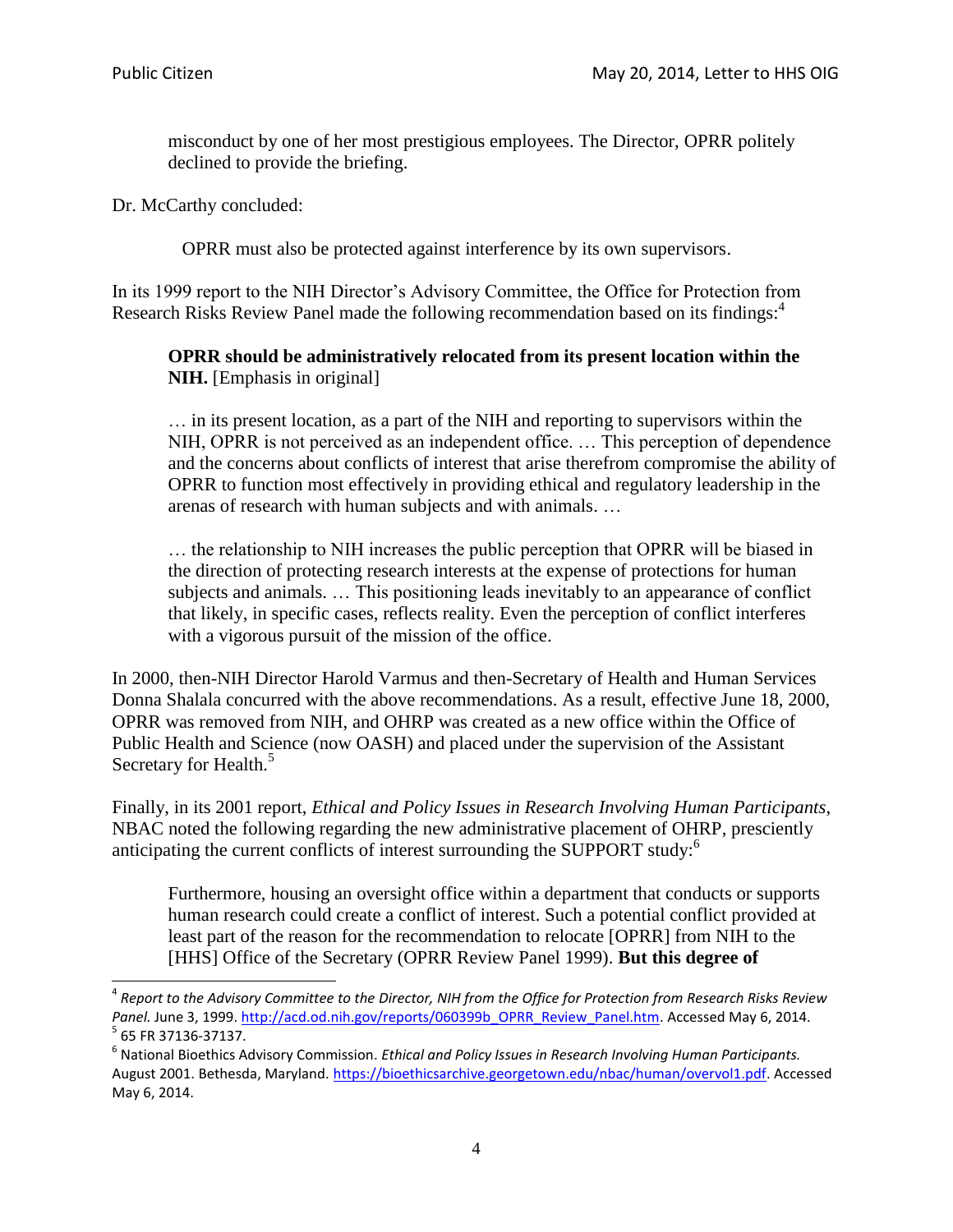**separation may still be insufficient, because NIH is part of [HHS], and the new office is still regulating an organization on which it relies for budgetary and other support. The potential conflict of interest is thus attenuated, but not eliminated.** [Emphasis added]

Current staffs within the HHS OS, OHRP, and NIH undoubtedly are aware of the history regarding the conflicts of interest that existed between NIH and OPRR and the fact that such conflicting interests were the major impetus for placing OHRP in the HHS OS.

## **II. The NIH-funded SUPPORT study**

The SUPPORT study involved two simultaneous complex experiments. In one experiment, following delivery, extremely premature infants were randomly divided into two groups that each received different interventions to assist their breathing (specifically, one group received usual care management to ventilate the lungs, and the other received experimental management using a mask placed over the nose to help ventilate the lungs and strict criteria designed to avoid mechanical ventilation).<sup>7</sup> For the second major experiment conducted as part of the SUPPORT study, the infants who had been assigned to each of the two ventilation groups were further randomly divided between a low-oxygen-saturation target group and a high-oxygen- saturation target group, both of which involved experimental interventions.<sup>8</sup>

The fundamental role played by NIH in the SUPPORT study amounts to a clear substantial conflict of interest that NIH has with respect to OHRP's compliance oversight investigation of this study. In particular, we note the following:

- (1) The SUPPORT study was conducted by the Eunice Kennedy Shriver National Institute of Child Health and Human Development (NICHD) Neonatal Research Network (NRN).
- (2) NICHD; the National Heart, Lung and Blood Institute (NHLBI); and the National Center for Research Resources provided more than \$20 million to fund the SUPPORT study.
- (3) Rosemary D. Higgins, M.D., Program Scientist for the Neonatal Research Network, Pregnancy and Perinatology Branch, Center for Developmental Biology and Perinatal Medicine, NICHD, helped oversee the development of the SUPPORT study protocol. Dr. Higgins was also listed as an author on the 2010 papers presenting the primary results of the SUPPORT study that were published in *The New England Journal of Medicine*. 9

**THE SERVIT START START TIM**<br>THE EUPPORT Study Group of the Eunice Kennedy Shriver NICHD Neonatal Research Network. Early CPAP versus surfactant in extremely premature infants. *N Engl J Med.* 2010;362(21):1970-1979.

 $^8$  SUPPORT Study Group of the Eunice Kennedy Shriver NICHD Neonatal Research Network. Target ranges of oxygen saturation in extremely preterm infants. *N Engl J Med.* 2010;362(21):1959-1969.

 $^9$  SUPPORT Study Group of the Eunice Kennedy Shriver NICHD Neonatal Research Network. Target ranges of oxygen saturation in extremely preterm infants. *N Engl J Med.* 2010;362(21):1959-1969; and SUPPORT Study Group of the Eunice Kennedy Shriver NICHD Neonatal Research Network. Early CPAP versus surfactant in extremely premature infants. *N Engl J Med.* 2010;362(21):1970-1979.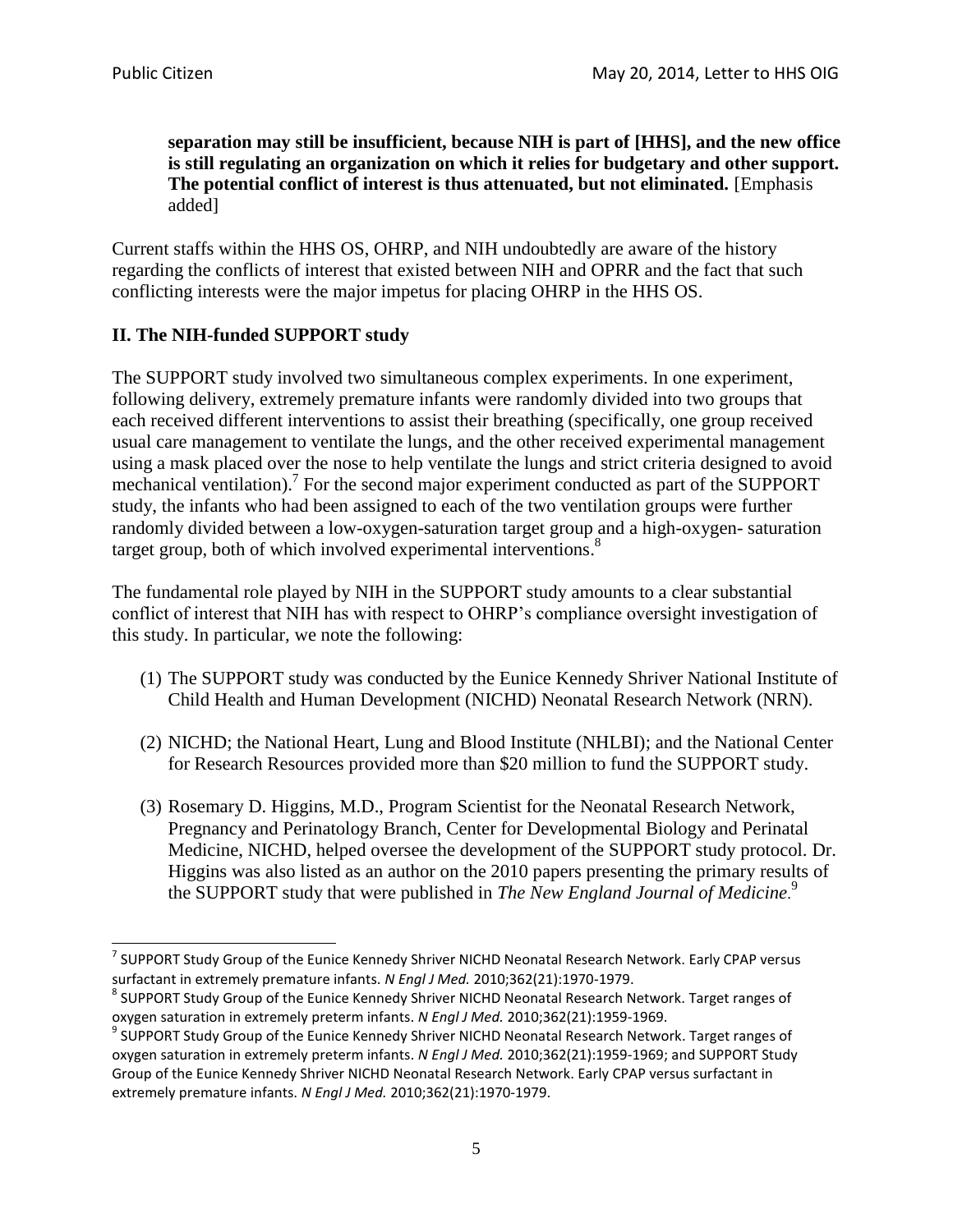- (4) The following NIH staff were identified as investigators who participated in the conduct of the SUPPORT study: Dr. Higgins (NICHD); Stephanie Wilson Archer, M.A. (NICHD); Mary Anne Berberich, Ph.D. (NHLBI); Carol J. Blaisdell, M.D. (NHLBI); Dorothy B. Gail, Ph.D. (NHLBI), and James P. Kiley, Ph.D. (NHLBI).<sup>10</sup>
- (5) The following NIH staff were identified as members of the Data and Safety Monitoring Committee (DSMC) that monitored the SUPPORT study: Dr. Blaisdell (NHLBI); Dr. Gail (NHLBI); Carl Hunt, M.D., (NHLBI); and Marian Willinger, Ph.D. (NICHD).<sup>11</sup>
- (6) Enrollment in the SUPPORT study was temporarily suspended when 247 subjects had been enrolled on the basis of the recommendation of the DSMC and the decision of the NICHD Director.<sup>12</sup> The NICHD Director certainly must have participated in and likely ultimately made the subsequent decision to allow enrollment in the study to resume.

## **III. OHRP's compliance oversight actions regarding the SUPPORT study**

On February 8, 2013, OHRP issued a compliance oversight determination letter to the University of Alabama at Birmingham (UAB), one of the lead institutions for the SUPPORT study, and the Research Triangle Institute (RTI), the data coordinating site for the trial.<sup>13</sup> (A subsequent letter with identical content, except for the deletion of RTI as an addressee, was issued on March 7, 2013, because OHRP determined that RTI was "not engaged in this human subjects research."<sup>14</sup>) In its letter, OHRP determined that the consent forms for the SUPPORT study failed to adequately inform parents of the reasonably foreseeable risks and discomforts of research participation, as required by HHS regulations at 45 C.F.R.  $\S$  46.116(a)(2), including risks of blindness, brain injury, and death. NIH officials were copied on OHRP's initial letter to UAB and RTI, but consistent with long-standing precedent, NIH officials apparently had no involvement in the drafting of the letter.

OHRP required that UAB submit a plan that the institutional review board would use to ensure that approved informed consent documents include and adequately address the basic elements of consent as required by the HHS regulations. The enforcement action taken by OHRP was mild and limited in scope relative to the severity of the ethical lapses that OHRP had found.<sup>15</sup>

l <sup>10</sup> *Ibid*.

<sup>11</sup> *Ibid*.

<sup>&</sup>lt;sup>12</sup> SUPPORT Study Group of the Eunice Kennedy Shriver NICHD Neonatal Research Network. Target ranges of oxygen saturation in extremely preterm infants. *N Engl J Med.* 2010;362(21):1959-1969.

<sup>&</sup>lt;sup>13</sup> Office for Human Research Protections. Letter to the University of Alabama at Birmingham and Research Triangle Institute. February 8, 2013.

<sup>&</sup>lt;sup>14</sup> Office for Human Research Protections. Letter to the University of Alabama at Birmingham. March 7, 2013. http://www.hhs.gov/ohrp/detrm\_letrs/YR13/mar13a.pdf</u>. Accessed May 6, 2014.

<sup>&</sup>lt;sup>15</sup> Carome MA, Wolfe SM. Letter to Secretary of Health and Human Services Kathleen Sebelius regarding the SUPPORT study. April 10, 2013. [http://www.citizen.org/documents/2111.pdf.](http://www.citizen.org/documents/2111.pdf) Accessed May 6, 2014; Carome M, Wolfe S, Macklin R. Analysis of the complete protocol and consent form for the SUPPORT study: Lack of informed consent and a failure to ensure that risks were minimized. May 8, 2013. [http://www.citizen.org/documents/2124.pdf.](http://www.citizen.org/documents/2124.pdf) Accessed May 6, 2014; and Carome MA, Wolfe SM. Letter to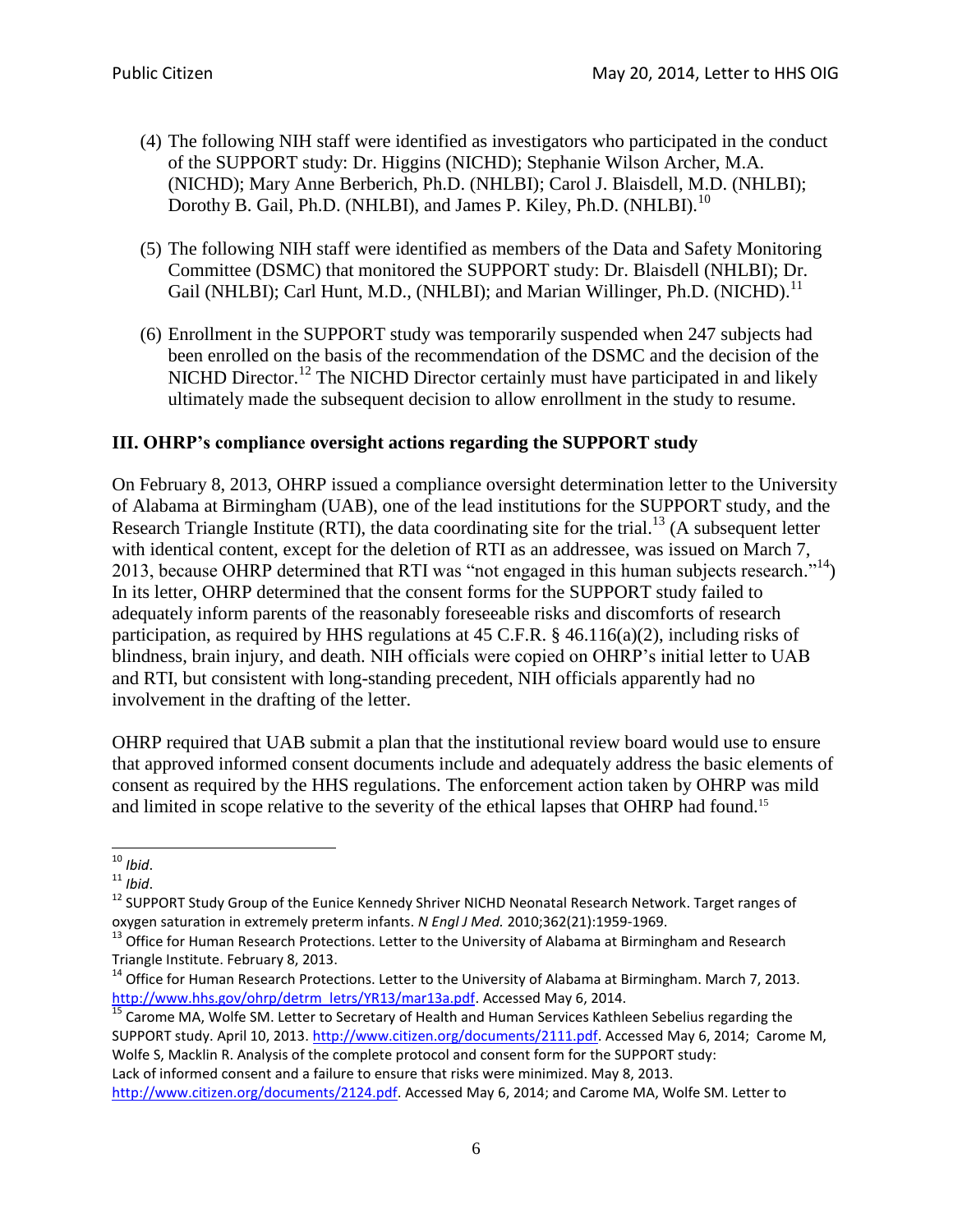On June 4, 2013, OHRP issued a second determination letter to UAB that strongly reaffirmed the basis for its original findings regarding inadequate informed consent for the SUPPORT study.<sup>16</sup> However, OHRP also informed UAB that it had "put on hold all compliance actions against UAB relating to the SUPPORT case, and [planned] to take no further action in studies involving similar designs until the process of producing appropriate guidance [on informed consent] is completed." This "hold" apparently is still in effect nearly one year later.

## *What happened between February and June?*

Documents obtained under FOIA strongly suggest that NIH — apparently desperate to undo OHRP's compliance oversight determinations — launched an aggressive campaign to undermine OHRP's regulatory authority and regrettably found several willing partners for this campaign at the highest levels of HHS.

## **IV. Documents obtained under FOIA reveal NIH's interference in OHRP's ongoing compliance oversight investigation of the SUPPORT study**

Although heavily redacted, a series of emails recently obtained by Public Citizen in response to a FOIA request provides convincing evidence that, over a period of several weeks, numerous senior HHS OS officials facilitated the interference by NIH in OHRP's ongoing compliance oversight investigation of the SUPPORT study. Among other things, the emails demonstrate that NIH officials were provided multiple opportunities to review and edit drafts of OHRP's June 4, 2013, compliance oversight determination letter to UAB regarding the SUPPORT study and were allowed to directly influence the timing of the final letter's release. Appendix B provides excerpts from key internal HHS emails regarding this matter.

The following HHS officials appear to have played key roles and been actively involved in NIH's interference with OHRP's oversight activities, displaying ethical lapses in conduct:

- Bill Corr, Deputy Secretary, HHS
- Caya Lewis, Counselor to the Secretary for Science and Public Health, HHS
- Howard Koh, Assistant Secretary for Health, HHS
- Wanda Jones, Principal Deputy Assistant Secretary for Health, HHS
- Jerry Menikoff, Director, OHRP
- Francis Collins, Director, NIH

l

• Kathy Hudson, Deputy Director for Science, Outreach, and Policy, NIH

This list will likely grow once the complete documents, without redactions, are made available for review.

Secretary of Health and Human Services Kathleen Sebelius regarding inadequate safety monitoring of the SUPPORT study. January 27, 2014[. http://www.citizen.org/documents/2177.pdf.](http://www.citizen.org/documents/2177.pdf) Accessed May 6, 2014.

<sup>16</sup> Office for Human Research Protections. Letter to the University of Alabama at Birmingham. June 4, 2013. [http://www.hhs.gov/ohrp/detrm\\_letrs/YR13/jun13a.pdf.](http://www.hhs.gov/ohrp/detrm_letrs/YR13/jun13a.pdf) Accessed May 6, 2014.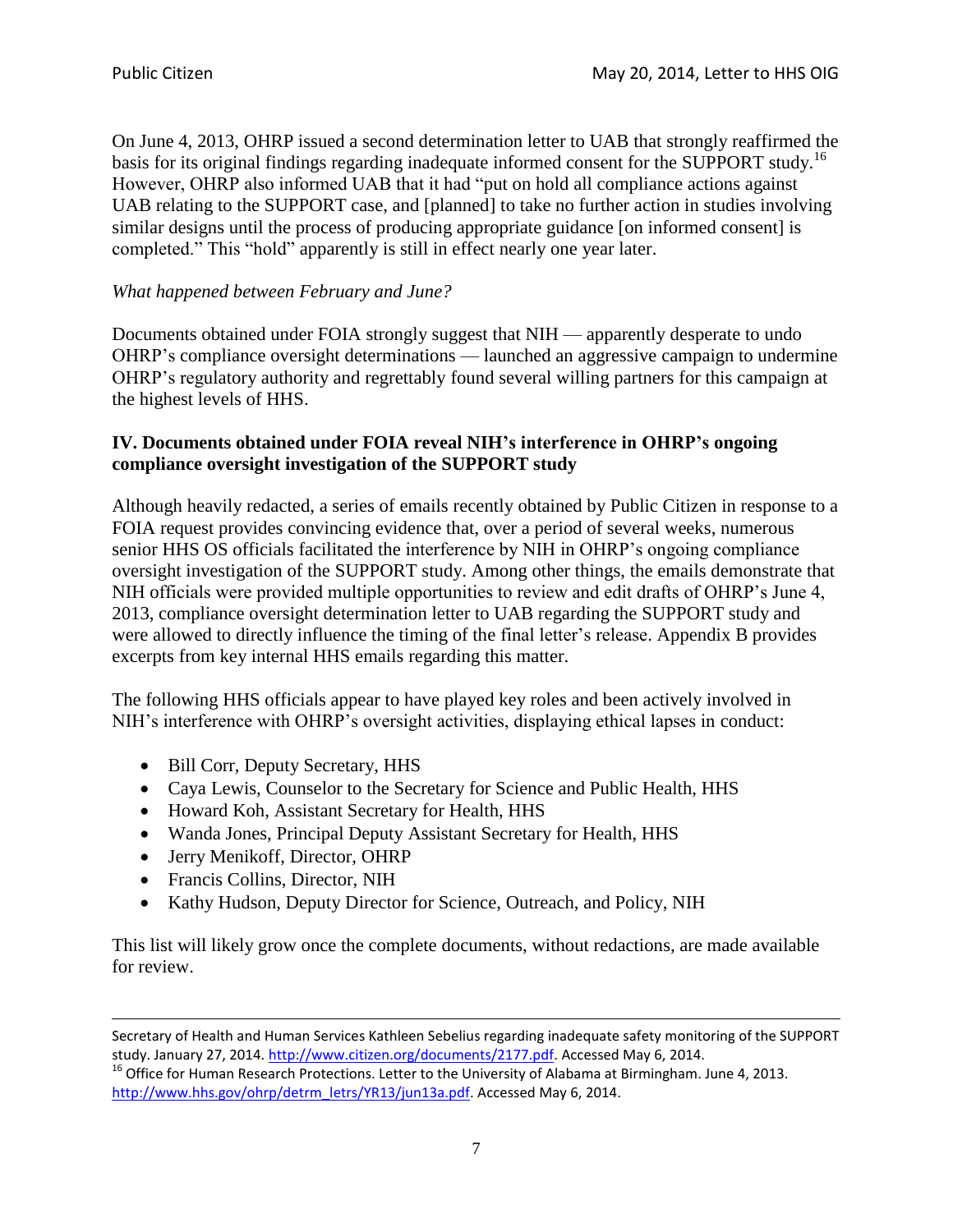Here we highlight just a few of the most revealing emails presented in Appendix B, all of which preceded the release of OHRP's June 4, 2013, compliance oversight determination letter to UAB:

- (1) April 24, 2013, 4:06 PM email from Kathy Hudson, Deputy Director for Science, Outreach, and Policy, NIH:<sup>17</sup>
	- Addressed to: Howard Koh, Assistant Secretary for Health, HHS.
	- Subject: OHRP NIH kerfuffle.
	- Attachments: SUPPORT study Protocol.pdf; OHRP Letter to UAB.pdf; NEJM letter to the editor 4-17-13 study researchers.pdf; NEJM 4-17-13 Editorial.doc; AAP 2007 Perinatal Guidelines 6th Ed.pdf.
	- Message:

## Hi Howard,

… I am hoping you might have some time to chat about [Redaction, approximately one-quarter of a line in length] concerning the SUPPORT study.

As you know, NIH believes that OHRP [Redaction, approximately 10 lines in length] If you have not read the protocol, please do so.

This matter needs a rapid resolution. [Redaction, approximately three lines in length]…

And please give me a call to discuss how we can move forward effectively.

(2) May 1, 2013, 02:14 AM email from Francis Collins, Director, NIH:<sup>18</sup>

- Addressed to: Bill Corr, Deputy Secretary, HHS.
- Subject: FW: NIH support summary nih response.
- Message:

Hi Bill,

… I have been closely tracking efforts by my staff (Kathy Hudson [Deputy Director for Science, Outreach, and Policy, NIH], Alan Guttmacher [Director, NICHD, NIH], and others) who have been working productively with Howard Koh [Assistant Secretary for Health, HHS] and others in [OASH] and OHRP, to develop a consensus set of statements that OHRP could put forward to clarify the situation with the SUPPORT study. Attached is the most recent version (clocked

l

<sup>&</sup>lt;sup>17</sup> Department of Health and Human Services documents released to Public Citizen in response to a Freedom of Information Act request. [http://www.citizen.org/documents/support-study-HHS-internal-emails.pdf.](http://www.citizen.org/documents/support-study-HHS-internal-emails.pdf) Page 302. Accessed May 20, 2014.

<sup>18</sup> *Ibid*. Page 224.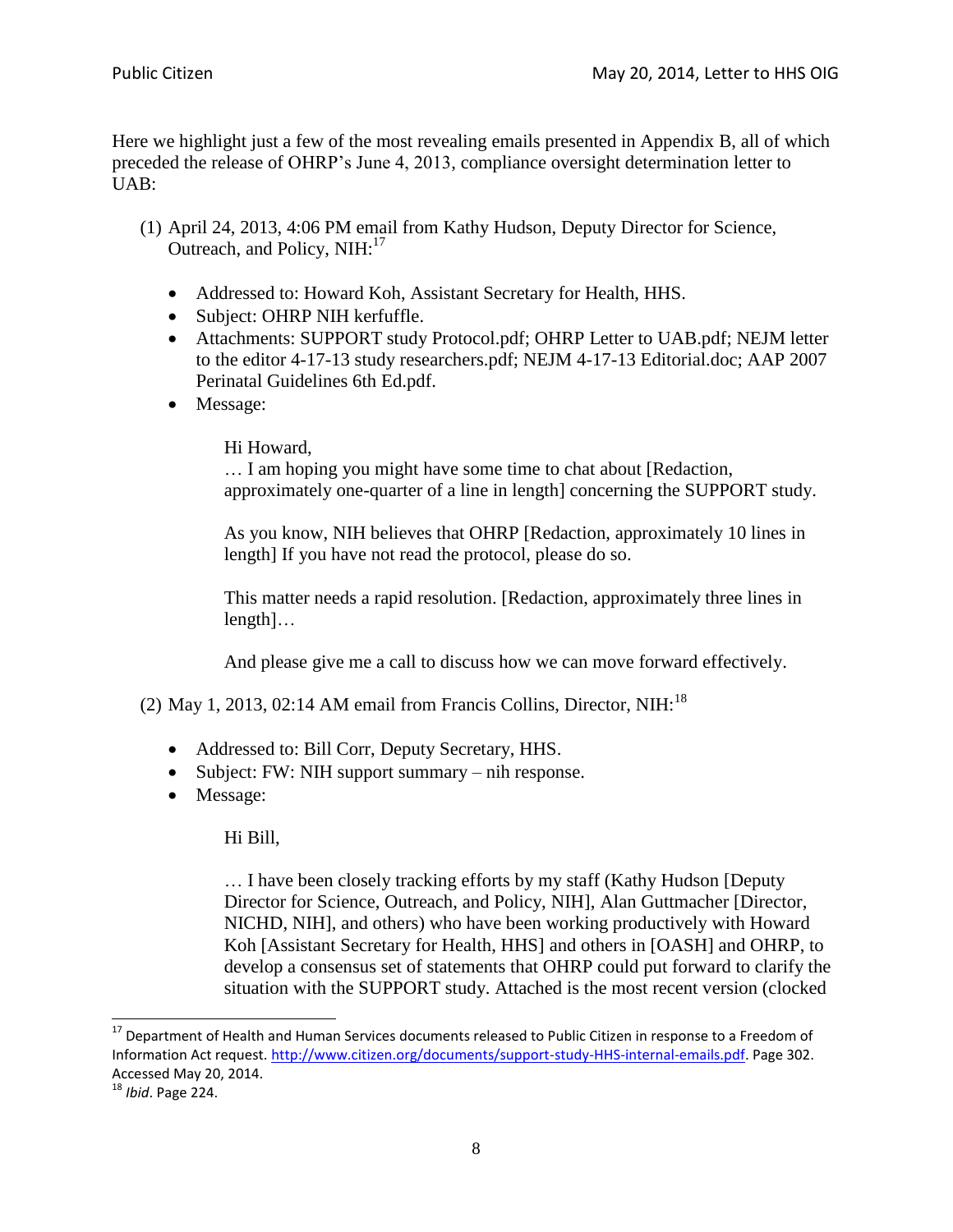in at 11:59 PM). I understand that you are meeting with Howard [Koh] in the AM, so I thought you might want to see this. [Redaction, approximately one line in length] ...

(3) May 3, 2013, 4:54 PM email from Jerry Menikoff, Director, OHRP:<sup>19</sup>

- Addressed to: Kathy Hudson, Deputy Director for Science, Outreach, and Policy, NIH; Howard Koh, Assistant Secretary for Health, HHS; Wanda Jones, Principal Deputy Assistant Secretary for Health, HHS; and Kirby Bumpus, OASH, HHS.
- Cc to: Alan Guttmacher, Director, NICHD, NIH; Rosemary Higgins, Program Scientist for the Neonatal Research Network, NICHD; Francis Collins, Director, NIH; and other NIH staff.
- Subject: RE: Support study -.
- Message:

Kathy,

For your weekend enjoyment, **here is the revised version of the SUPPORT letter** … [Emphasis added]

[A three-page attachment was provided that is completely redacted except for OHRP's letterhead on the first page.]

- (4) May 12, 2013, 02:10 PM email from Kathy Hudson, Deputy Director for Science, Outreach, and Policy,  $NIH:^{20}$ 
	- Addressed to: Howard Koh, Assistant Secretary for Health, HHS, and Jerry Menikoff, Director, OHRP.
	- Cc to: Alan Guttmacher, Director, NICHD, NIH; Rosemary Higgins, Program Scientist for the Neonatal Research Network, NICHD; Francis Collins, Director, NIH; and other NIH staff.
	- Subject: **Suggested correction to OHRP-UAB draft letter**. [Emphasis added]

[An apparent two-page attachment is completely redacted.]

(5) May 31, 2013, 6:04 PM email from Jerry Menikoff, Director, OHRP: $^{21}$ 

 Addressed to: Bill Corr, Deputy Secretary, HHS; William Schultz, General Counsel, HHS; Howard Koh, Assistant Secretary for Health, HHS; Jarel LaPan, Chief of Staff to the Deputy Secretary, HHS; Francis Collins, Director, NIH; Peggy Dotzel, Deputy General Counsel, HHS; David Horowitz, Deputy General Counsel, HHS; Caya

<sup>19</sup> *Ibid*. Pages 206-210.

<sup>20</sup> *Ibid*. Pages 134-136.

<sup>21</sup> *Ibid*. Pages 89-95.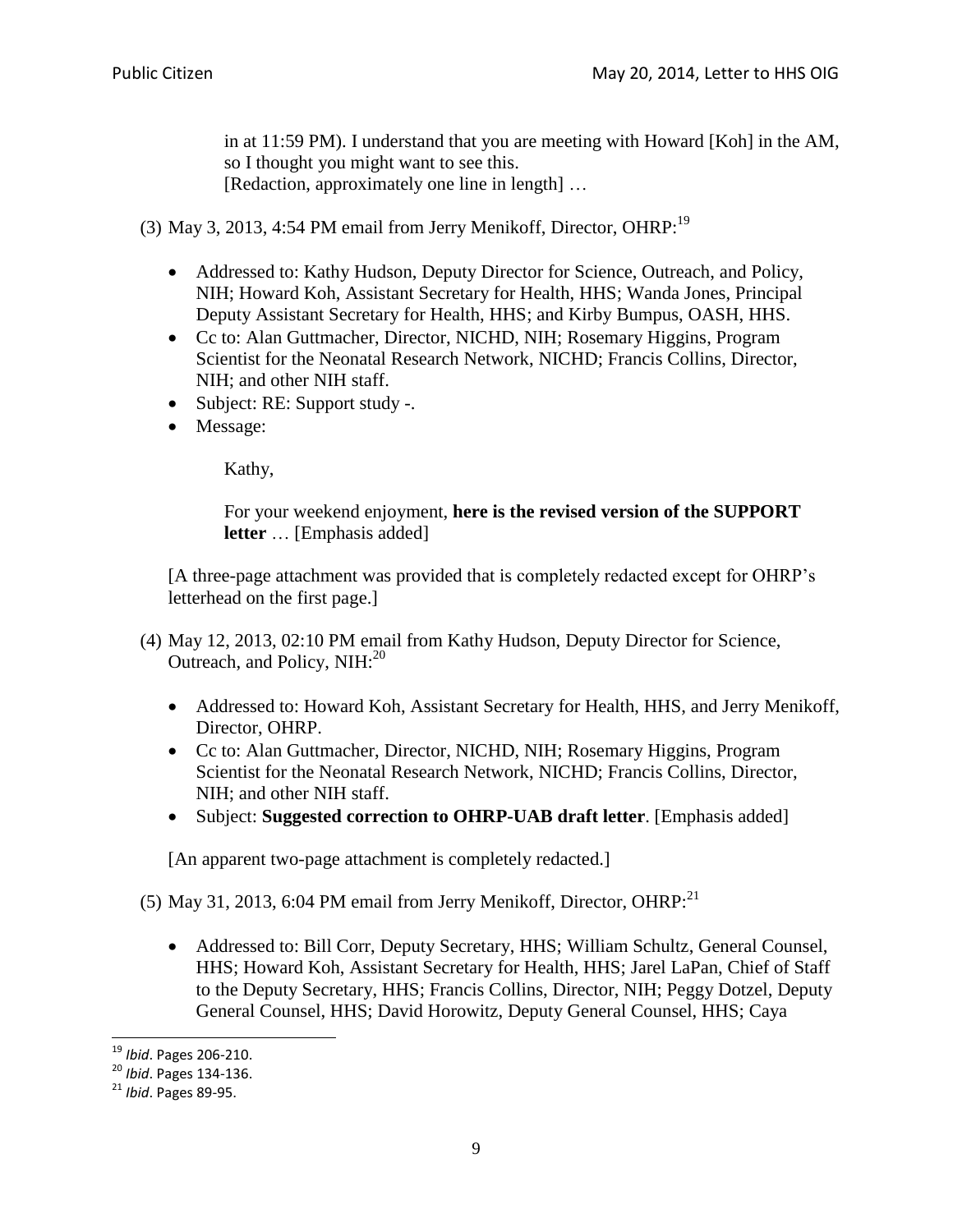Lewis, Counselor to the Secretary for Science and Public Health, HHS; Andrea Palm, Chief of Staff, HHS; Kathy Hudson, Deputy Director for Science, Outreach, and Policy, NIH; Bradley Wolters; and Kirby Bumpus, OASH, HHS.

- Subject: Draft letter to UAB.
- Attachment: 05 31 13 SUPPORT E clean.docx.
- Message:

All,

#### **Here is the latest version of the letter to UAB** … [Emphasis added]

[A six-page attachment is completely redacted except for the header "UAB Letter on SUPPORT study—Page 6" and a "DRAFT" watermark on page 6.]

(6) June 2, 2013, 3:30 PM email from Francis Collins, Director, NIH: $^{22}$ 

- Addressed to: Bill Corr, Deputy Secretary, HHS; Andrea Palm, Chief of Staff, HHS; Howard Koh, Assistant Secretary for Health, HHS; William Schultz, General Counsel, HHS; David Horowitz, Deputy General Counsel, HHS; Jerry Menikoff, Director, OHRP; Peggy Dotzel, Deputy General Counsel, HHS; Caya Lewis, Counselor to the Secretary for Science and Public Health, HHS; and Jarel LaPan, Chief of Staff to the Deputy Secretary, HHS.
- Cc to: Kathy Hudson, Deputy Director for Science, Outreach, and Policy, NIH; Alan Guttmacher, Director, NICHD, NIH; and Stephanie Devaney, Office of the Director, NIH.
- Subject: Comments on UAB letter and FRN; Text of NEJM essay.
- Attachment: 05 31 13 SUPPORT E clean NIH.docx; BOOST NZ PI Form-Final-Chch.doc; NEJM SUPPORT\_060213.docx.
- Message:

Hello all,

**Thank you for the opportunity to weigh in on OHRP's letter to UAB** and the Federal Register Notice related to SUPPORT. I have pasted NIH's comments on each of those documents below. [Redaction, approximately three lines in length] [Emphasis added]

We at NIH are grateful for the opportunity to work with such a dedicated team within HHS. We have come a long way, and the outcomes that will be announced on Wednesday will help a great deal. …

## **Comments on UAB letter** [Emphasis in orginal]

<sup>22</sup> *Ibid*. Pages 71-78.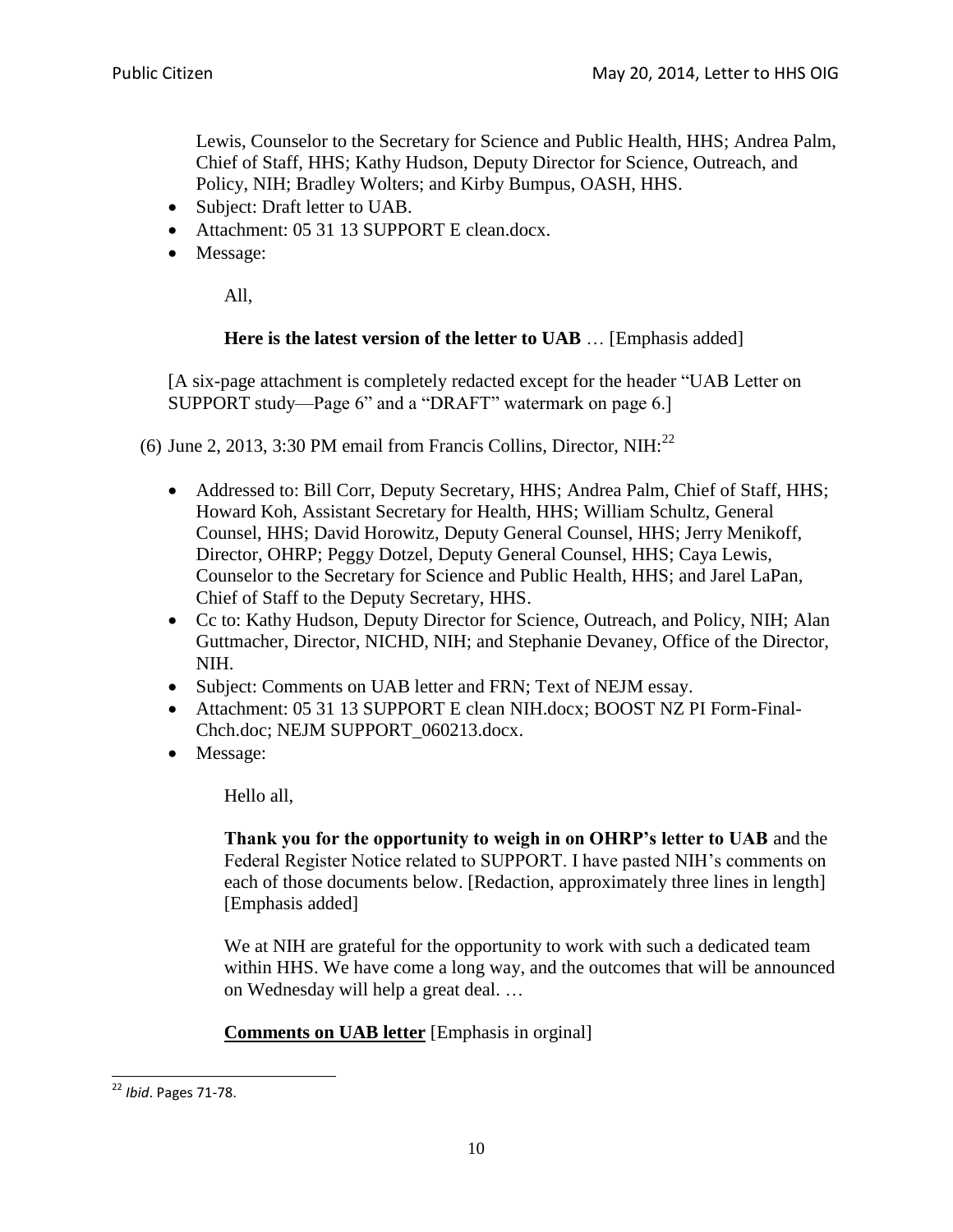[Redaction, approximately 7 pages in length]

(7) June 4, 2013, 3:26 PM email from Francis Collins, Director, NIH: $^{23}$ 

- Addressed to: Caya Lewis, Counselor to the Secretary for Science and Public Health, HHS; Sye Tait, Deputy Assistant Secretary for Public Affairs for Public Health, HHS; Howard Koh, Assistant Secretary for Health, HHS; Jerry Menikoff, Director, OHRP; Andrea Palm, Chief of Staff, HHS; Bill Corr, Deputy Secretary, HHS; and Peggy Dotzel, Deputy General Counsel, HHS.
- Cc to: William Schultz, General Counsel, HHS; Jarel LaPan, Chief of Staff to the Deputy Secretary, HHS; David Horowitz, Deputy General Counsel, HHS; Kathy Hudson, Deputy Director for Science, Outreach, and Policy, NIH; Alan Guttmacher, Director, NICHD, NIH; Stephanie Devaney, Office of the Director, NIH; and Tom Burklow, Office of the Director, NIH.
- Subject: RE: Last minute logistical challenges.
- Message:

Hi all,

Sorry, I have been off line for a few hours at Princeton commencement. This all seems to be coming together well -- thanks for everyone's hard work. NEJM has confirmed that they will post the NIH essay at 5 PM on Wednesday [June 5, 2013]. [Redaction, approximately 10 lines in length] …

The complete set of documents released to Public Citizen is available on our website at [http://www.citizen.org/documents/support-study-HHS-internal-emails.pdf.](http://www.citizen.org/documents/support-study-HHS-internal-emails.pdf)

## **V. Conclusions and requested actions**

The series of email communications among NIH, the HHS OS, and OHRP obtained by Public Citizen documents a truly disturbing picture in which NIH — a conflicted, regulated entity was allowed to interfere with and improperly influence OHRP's compliance oversight investigation of the SUPPORT study. Most troubling, numerous officials at the very highest levels of HHS facilitated this interference by senior NIH officials, despite the fact that NIH had obvious actual, direct conflicts of interest in the research under investigation.

Dr. Menikoff, and his immediate supervisor, Assistant Secretary for Health Koh, in order to preserve OHRP's independence, should have vigorously refused any requests from NIH to review and modify drafts of OHRP's second compliance oversight determination letter to UAB or to be involved in any other way in this matter, and senior officials in the immediate OS should have backed that refusal. Appallingly, it appears that Drs. Menikoff and Koh willingly capitulated to the demands from NIH that were communicated through the immediate Office of the Secretary and down to OHRP.

 $\overline{a}$ <sup>23</sup> *Ibid*. Pages 26-27.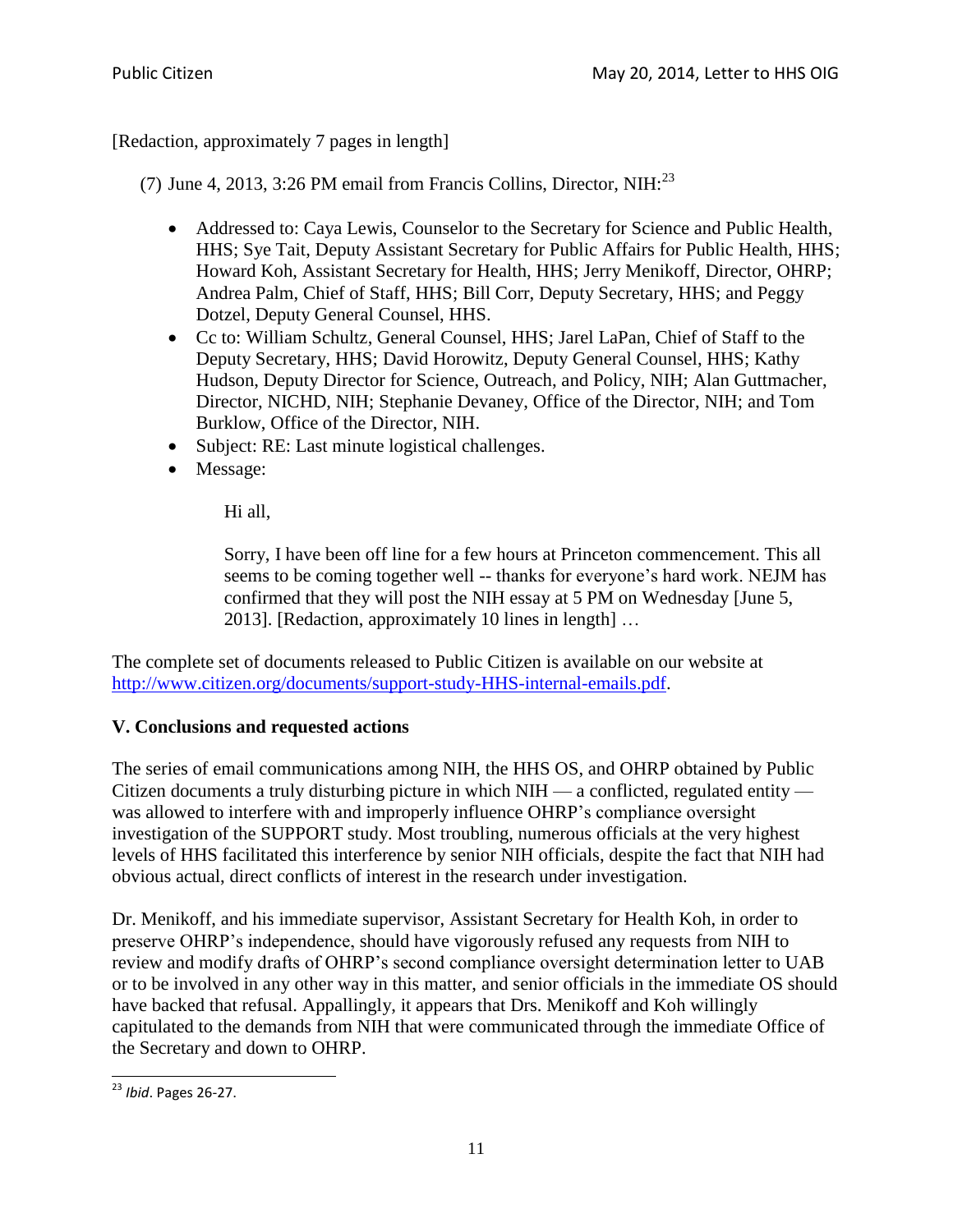Among the many astonishing revelations from the recently obtained HHS emails are the facts that (a) a co-investigator for the SUPPORT study, Dr. Higgins, was allowed to review the draft compliance oversight letter to UAB; and (b) the NIH Director sought to have the OHRP letter conveniently issued one day prior to the online publication in *The New England Journal of Medicine* (*NEJM*) of his commentary article co-authored by Drs. Hudson and Guttmacher.<sup>24</sup> Also disturbing is that these NIH leaders essentially leaked to the *NEJM* editors in advance through their manuscript the fact that OHRP soon would be issuing a compliance oversight letter to UAB putting on hold all compliance actions related to the investigation.<sup>25</sup>

Such NIH interference in the conduct of an ongoing compliance oversight investigation appears to be unprecedented in the history of OHRP and likely never occurred even when OPRR was actually part of NIH, despite attempts by some former NIH Directors, as noted by former OPRR Director McCarthy. This interference has seriously compromised the integrity and independence of OHRP's compliance oversight investigation into the SUPPORT study, fundamentally undermining OHRP's regulatory authority and almost certainly doing long-lasting and possibly irreparable harm to the status of this critically important regulatory agency, whose primary mission is to protect human subjects.

NIH's interference in the process and outcome of OHRP's compliance oversight investigation is comparable to a pharmaceutical company's being permitted by senior staff in the FDA Commissioner's office to review and edit a warning letter drafted by FDA Office of Scientific Investigations about violations of the FDA's human subjects protection regulations involving a clinical trial sponsored by that company. Such circumstances obviously would be viewed as grossly unacceptable and, presumably, would never be permitted.

We therefore urge you to immediately launch a formal investigation of this corrupt conduct in order to ensure that all HHS officials who played a role in it are held accountable and that appropriate corrective actions are taken to prevent such improper and unethical interference by NIH in the compliance oversight activities of OHRP from recurring. Among the many important questions that need to be addressed in this investigation are the following:

- (1) Which HHS official or officials first proposed giving any person at NIH the opportunity to participate in OHRP's ongoing compliance oversight investigation of UAB and the SUPPORT study, including the opportunity to review and provide edits to OHRP's second compliance oversight letter to UAB regarding the SUPPORT study?
- (2) Did the OHRP Director or any other official at OHRP ever voice objections to his or her supervisor, Assistant Secretary for Health Koh, or any other superior (and/or any other person, such as the HHS Inspector General) regarding NIH's interference in OHRP's ongoing compliance oversight investigation of UAB and the SUPPORT study? If so, what was the response from their superiors? If not, why not?

<sup>24</sup> Hudson KL, Guttmacher AE, Collins FS. In support of SUPPORT – A view from NIH. *N Engl J Med*. 2013; 368(25):2349-2351. (Published online June 5, 2013)

<sup>25</sup> *Ibid*.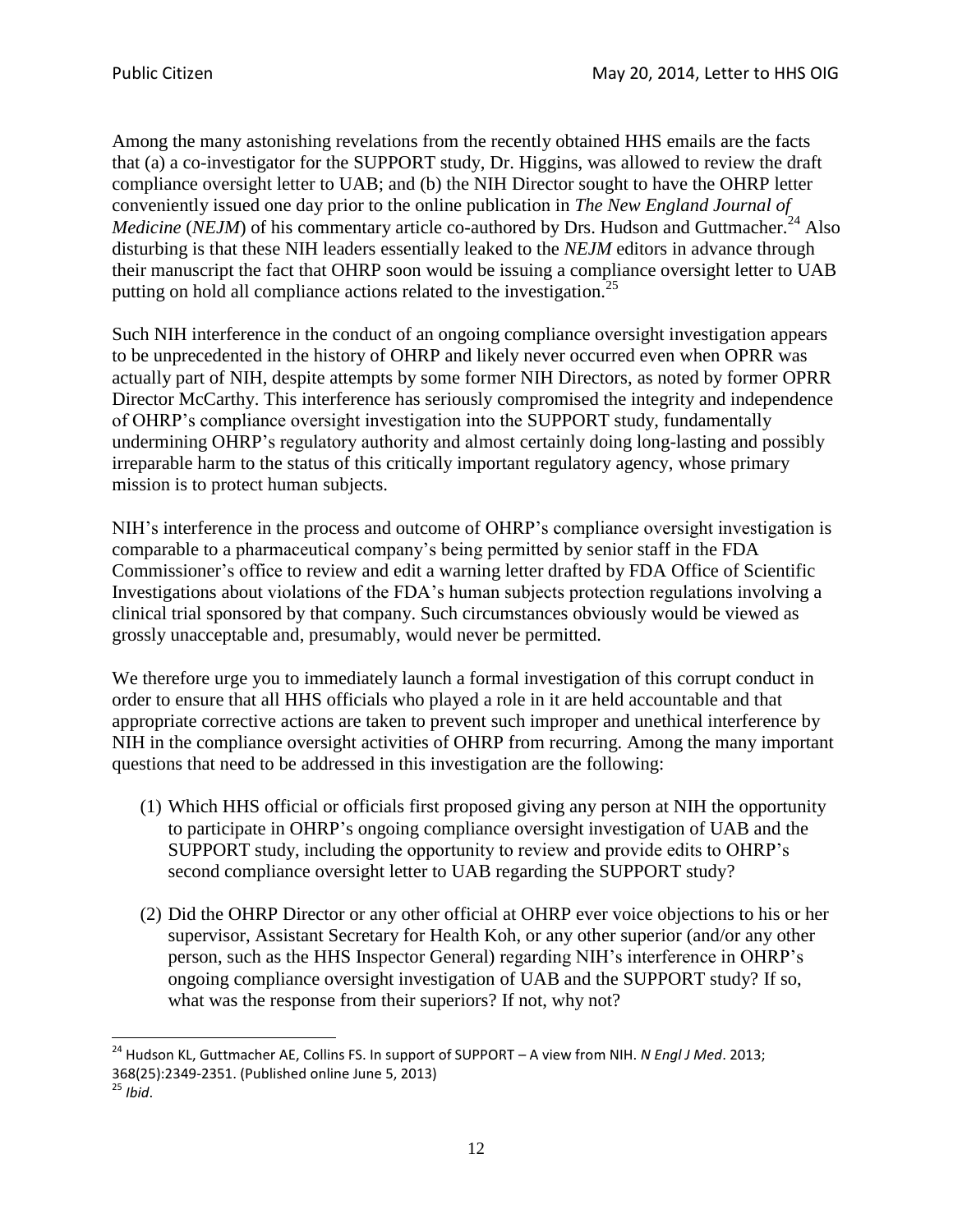- (3) Did Assistant Secretary for Health Koh ever voice objections to his superiors (and/or any other person, such as the HHS Inspector General) regarding NIH's interference in OHRP's ongoing compliance oversight investigation of UAB and the SUPPORT study? If so, what was the response from his superiors? If not, why not?
- (4) Did the HHS General Counsel or any other HHS official advise the Secretary, the Deputy Secretary, the Chief of Staff, the Assistant Secretary for Health, or any other senior HHS official that it was inappropriate to permit NIH to review and edit OHRP's compliance oversight letter to UAB and to influence the time when that letter was to be issued, given NIH's conflict of interest in the matter? If so, when was that advice provided, and what was the response? If not, why not?
- (5) Did anyone in the HHS OS consult with the deputy ethics counselor about the propriety of allowing NIH officials, including a co-investigator on the SUPPORT study, to review drafts of OHRP's second compliance oversight letter to UAB?
- (6) Did anyone in HHS share any draft of OHRP's second compliance oversight letter to UAB with anyone outside HHS? If so, with whom and when?
- (7) Has NIH ever interfered or sought to interfere in any other OHRP compliance oversight investigations or requested an opportunity to review and edit other draft compliance oversight letters related to HHS-funded research? If so, what was the result of those efforts?
- (8) How has NIH's interference with OHRP's compliance oversight of the SUPPORT study affected OHRP's other decisions regarding whether to open compliance oversight investigations into other research projects conducted by the NICHD NRN or any other HHS-funded research?

We hope you share our concern regarding these troubling matters, and we look forward to a favorable response to our urgent request.

Please contact us if you have any questions or need additional information.

Sincerely,

Mullia

Michael A. Carome, M.D. **Director** Public Citizen's Health Research Group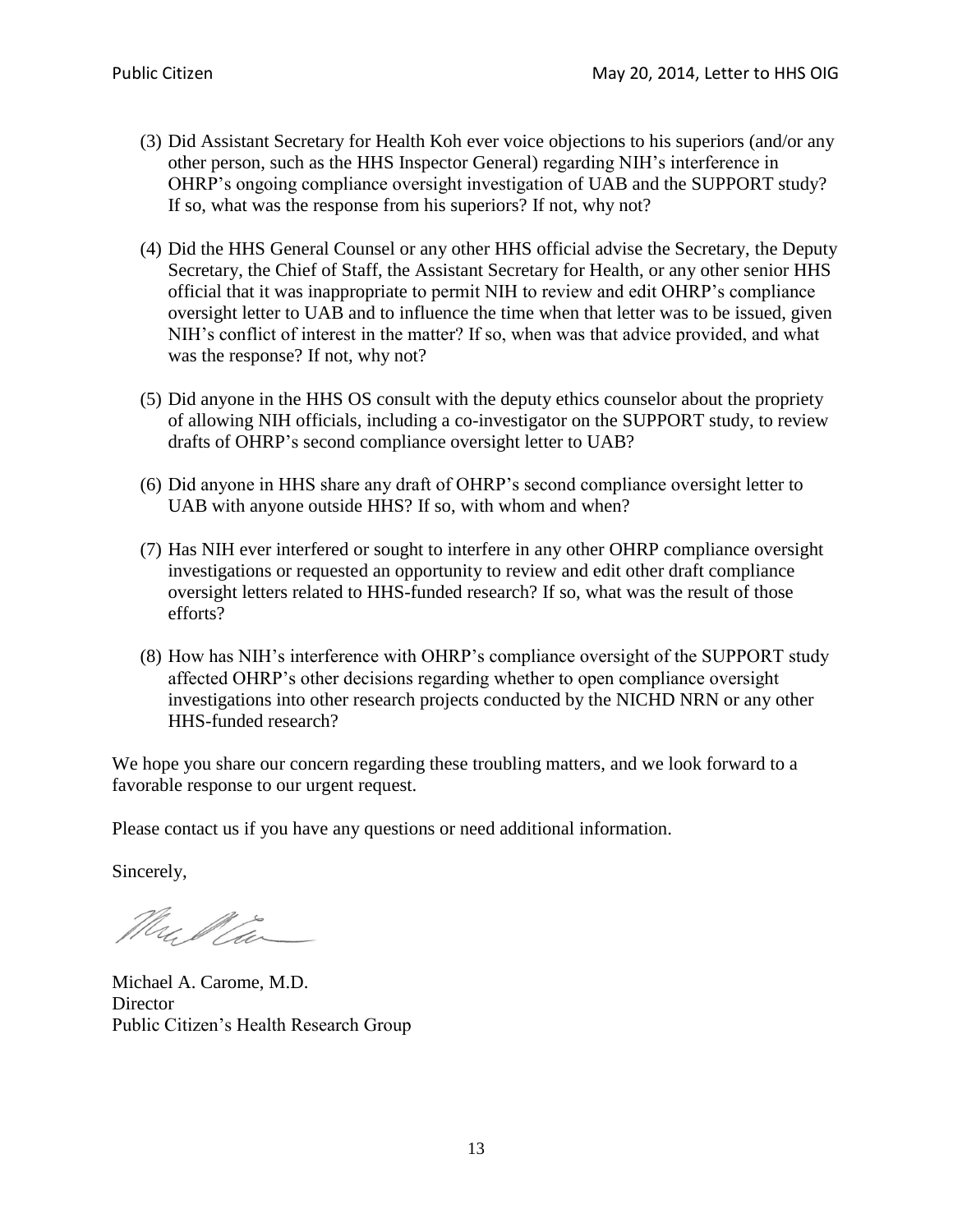Joffe miss-

Sidney M. Wolfe, M.D. Founder and Senior Adviser Public Citizen's Health Research Group

LR ClaudaCC

Larry R. Churchill, Ph.D. Ann Geddes Stahlman Professor of Medical Ethics Center for Biomedical Ethics & Society Vanderbilt University Medical Center Nashville, TN

Alice Dreger, Ph.D. Professor of Clinical Medical Humanities and Bioethics Northwestern University Feinberg School of Medicine Chicago, Illinois

Rebecca S. Dresser

Rebecca S. Dresser, J.D. Daniel Noyes Kirby Professor of Law Professor of Ethics in Medicine Washington University St. Louis, Missouri

Carl Elliott, M.D. Ph.D. Professor Center for Bioethics University of Minnesota Minneapolis, Minnesota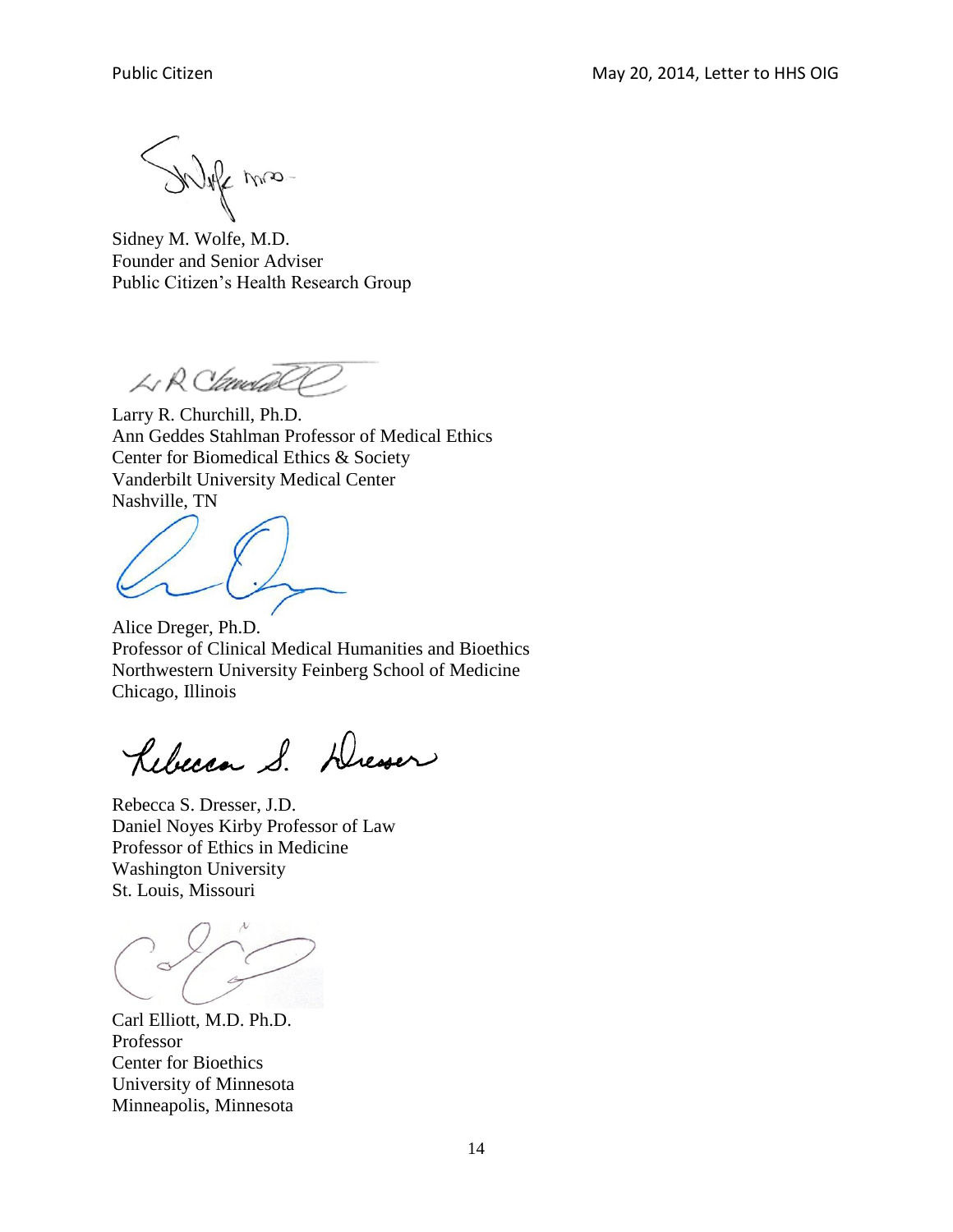Nancy M.P. King

Nancy M. P. King, J.D. Professor Department of Social Sciences & Health Policy and Wake Forest Institute for Regenerative Medicine Wake Forest School of Medicine

Co-Director, Center for Bioethics, Health, & Society and Graduate Program in Bioethics Wake Forest University Winston-Salem, North Carolina

CathWaddin

Ruth Macklin, Ph.D. Professor (Bioethics) Department of Epidemiology & Population Health Albert Einstein College of Medicine Bronx, New York

Director, Training Program in Research Ethics in the Americas Sponsored by the NIH Fogarty International Center

Board of Directors and Past President, International Association of Bioethics

lusm M.

Susan M. Reverby, Ph.D. Marion Butler McLean Professor in the History of Ideas and Professor of Women's and Gender Studies Wellesley College Wellesley, Massachusetts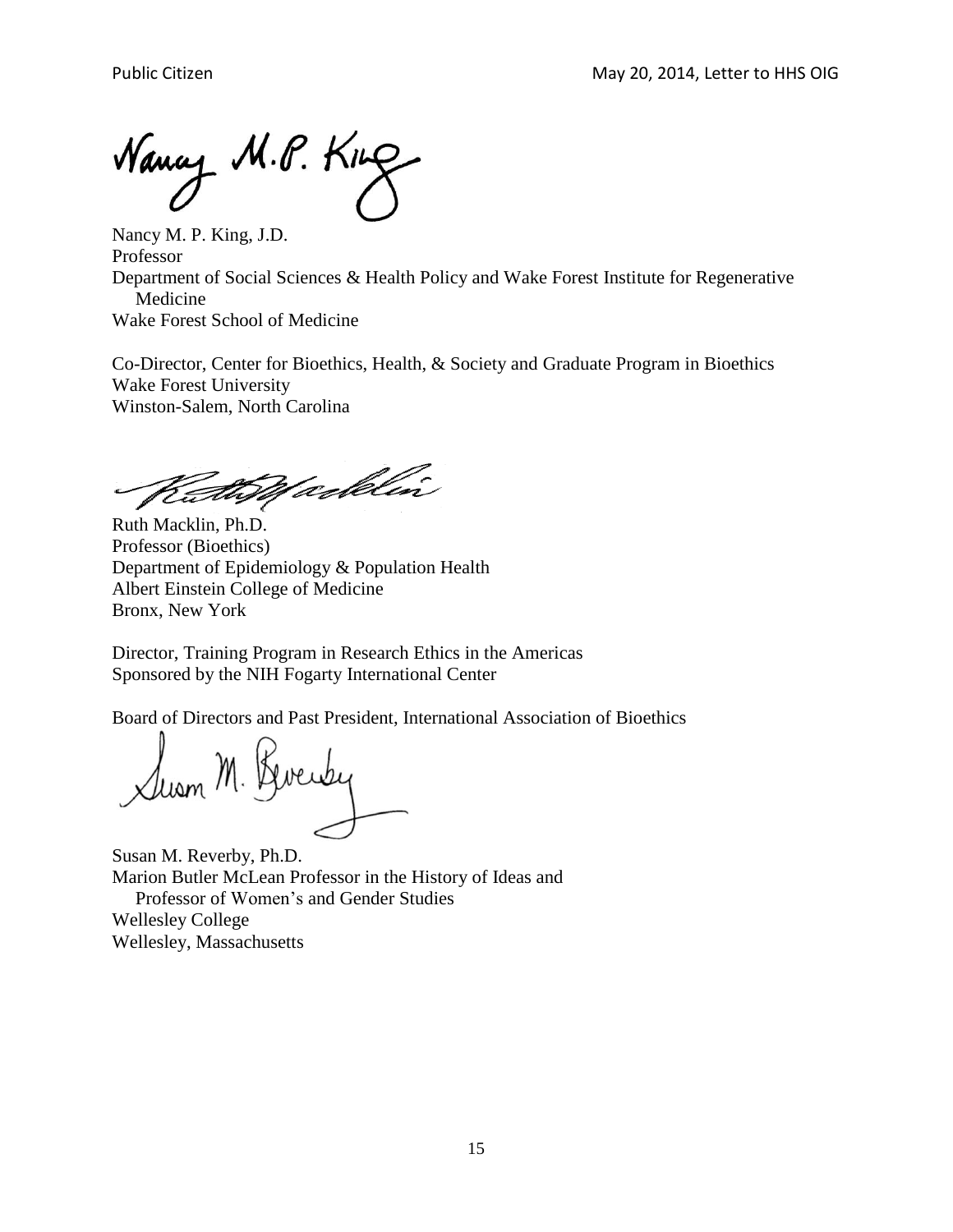For Syred

Lois Shepherd, J.D. Peter A. Wallenborn, Jr. and Dolly F. Wallenborn Professor of Biomedical Ethics Professor of Public Health Sciences Professor of Law University of Virginia Center for Biomedical Ethics and Humanities Charlottesville, Virginia

Roy Spee

Roy G. Spece, Jr., J.D. John D. Lyons Professor of Law University of Arizona James E. Rogers College of Law Tucson, Arizona

- cc: The Honorable Tom Harkin, Chairman, U.S. Senate Committee on Health, Education, Labor, and Pensions
	- The Honorable Lamar Alexander, Ranking Member**,** U.S. Senate Committee on Health, Education, Labor, and Pensions
	- The Honorable Chuck Grassley, U.S. Senate
	- The Honorable Fred Upton, Chairman, U.S. House of Representatives Energy and Commerce Committee
	- The Honorable Henry Waxman, Ranking Member, U.S. House of Representatives Energy and Commerce Committee
	- The Honorable Joe Pitts, Chairman, U.S. House of Representatives Subcommittee on Health, Energy and Commerce Committee
	- The Honorable Frank Pallone, Jr., Member, Ranking Member, U.S. House of Representatives Subcommittee on Health, Energy and Commerce Committee
	- The Honorable Jack Kingston, Chairman, House of Representatives Subcommittee on Labor, Health and Human Services, Education, and Related Agencies, Committee on Appropriations
	- The Honorable Rosa DeLauro, Ranking Member, House of Representatives Subcommittee on Labor, Health and Human Services, Education, and Related Agencies, Committee on Appropriations
	- The Honorable Darrell E. Issa, Chairman, U.S. House of Representatives Committee on Oversight and Government Reform
	- The Honorable Elijah Cummings, Ranking Member, U.S. House of Representatives Committee on Oversight and Government Reform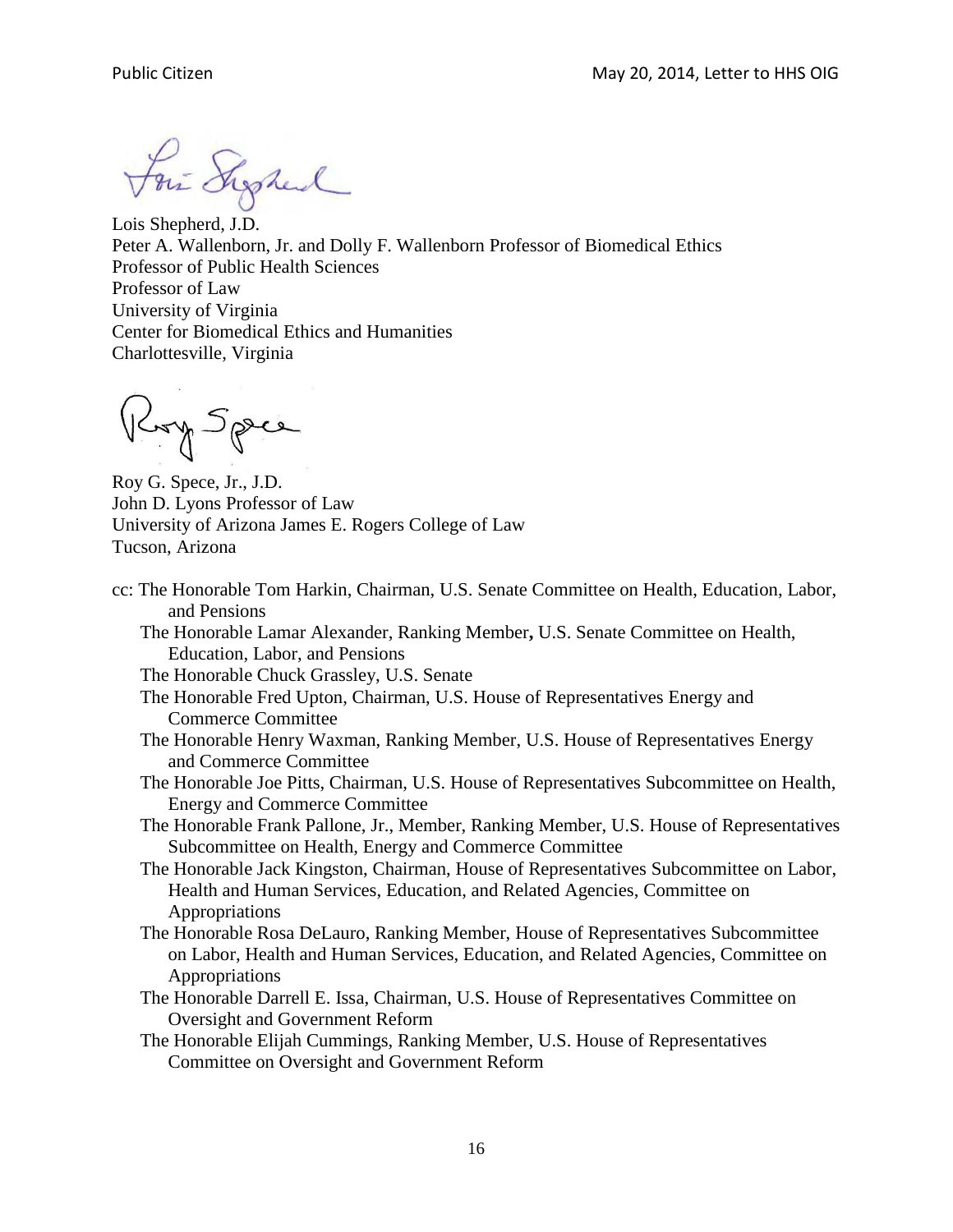# **Appendix A**

## **Excerpts of Reports and Commissioned Papers Documenting the Conflicts of Interest Between NIH and OPRR/OHRP**

## U.S. General Accounting Office*, Scientific Research: Continued Vigilance Critical to Protecting Human Subjects*, March 1996<sup>26</sup>

In addition, NIH's organizational structure may hamper OPRR's independent oversight and enforcement of human subject protection regulations, although we found no specific instance in which this occurred. Although OPRR is located within the Office of Extramural Research, OPRR is responsible for enforcing compliance with human subject protection regulations for research conducted or supported by both the Office of Intramural Research and the Office of Extramural Research. Under this structure, the OPRR Director reports to the Deputy Director for Extramural Research, who, in turn, reports to the Director of NIH. Because the Deputy Director for Intramural Research also reports to the Director of NIH, OPRR has no direct authority over the research conducted by the intramural program. As a result, when OPRR cited NIH's Office of Intramural Research in 1991 for compliance violations, for example, OPRR had to depend on that office's good will and professional conduct to implement the corrective action plan proposed by OPRR, since OPRR did not have direct authority to require NIH to correct violations. According to OPRR, NIH will complete implementation of the plan by April 1996, 5 years after the problems were noted.

From a broader organizational perspective, a potential weakness exists because NIH is both the regulator of human subject protection issues as well as an institution conducting its own human subject research. The Director of NIH, therefore, has responsibility for both the success of NIH's intramural research program and for the enforcement of human subject protection regulations by OPRR.

John C. Fletcher. Location of the Office for Protection from Research Risks Within the National Institutes of Health: Problems of Status and Independent Authority. National Bioethics Advisory Commission. *Ethical and Policy Issues in Research Involving Human Participants. Volume II: Commissioned Papers and Staff Analysis.* August 2001. Bethesda, Maryland<sup>27</sup>

## **Executive Summary and Major Findings**

## **A. On the Location of OPRR in Government**

1) OPRR's location within the NIH is a structural conflict of missions and incompatibility of functions. This structural conflict gives rise to several troubling and

<sup>&</sup>lt;sup>26</sup> [http://www.gao.gov/assets/230/222250.pdf.](http://www.gao.gov/assets/230/222250.pdf) Accessed May 6, 2014.

<sup>&</sup>lt;sup>27</sup> [https://bioethicsarchive.georgetown.edu/nbac/human/overvol2.pdf.](https://bioethicsarchive.georgetown.edu/nbac/human/overvol2.pdf) Accessed May 6, 2014.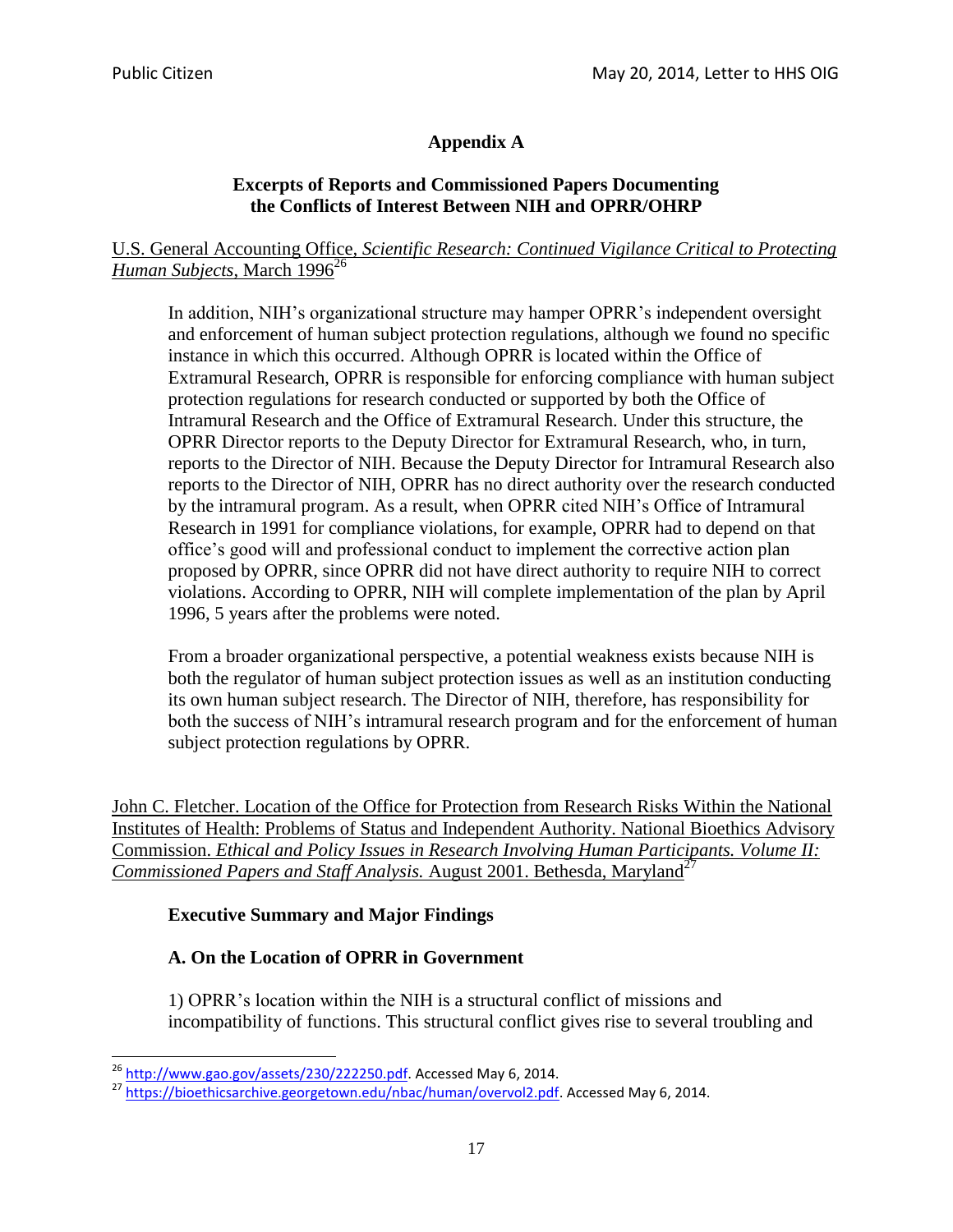persistent problems—including conflicts of interest—for the professional staff of OPRR and the NIH officials who administer OPRR.

The report's arguments are based on these points and findings:

■ OPRR's mission is to uphold the primacy of the rights and welfare of [human subjects] of research]. This mission is enveloped within the NIH's scientific mission and its powerful interests in funding and conducting research. This conflict of missions weakens OPRR's authority and stature and engenders conflicts of interest.

■ The most compelling evidence of conflict of interest is that OPRR is far more effective and authoritative in regulating grantee institutions than [HHS] agencies.

■ The NIH is in the implausible position of regulating itself. Internally, the NIH leadership suffers from institutional blindness to the structural problem and the issue of conflict of interest. Externally, the NIH suffers a credibility problem. Others, such as the General Accounting Office (GAO), the Human Research Ethics Group, and this observer, clearly see a conflict of missions that lead to conflicts of interest. The NIH leadership neither acknowledges nor moves to remedy the situation. In that the NIH is an agency of the [HHS] and part of the Executive Branch of government, the White House and [HHS] have the ultimate responsibility for the problems that weaken OPRR and its mission in [human subjects research].

■ An inappropriate location for OPRR imposes burdens that weaken the entire system, e.g., reduced status and lack of respect, political pressure from the NIH requiring problematic compromises, and inordinate time and effort to correct noncompliance and other significant problems …

 Despite the wish of Dr. Shannon [former Director, NIH] and others, the OPRR, if not a bureau of ethics, is the sole official voice and continuing presence within government with a priority of protecting [human subjects of research]. The OPRR is inadequate, for several reasons, to do this task within its current mandate. Problems arising from location contribute to this condition. The NIH exercises a dual role to promote and regulate [human subjects research]. Although the NIH's problem is far less dangerous, there is a historical analogy in the Atomic Energy Commission's (AECs) failure from 1951–1973 to hold together both the promotion of nuclear energy and regulation of its uses. [HHS] and Congress should face and resolve a persistent conflict of missions and interests between the NIH and OPRR. …

## **III. Location of OPRR: Impact on its Mission A. Historical Background on [Human Subjects Research] and the NIH**

 The argument in this report is that structural conflicts of mission between OPRR and the NIH engender conflicts of interest for OPRR's staff and NIH officials. How does this report use the term "conflicts of interest?" In his discussion of this topic in the context of health care, Erde first describes an "artificially narrow account" of a conflict of interest,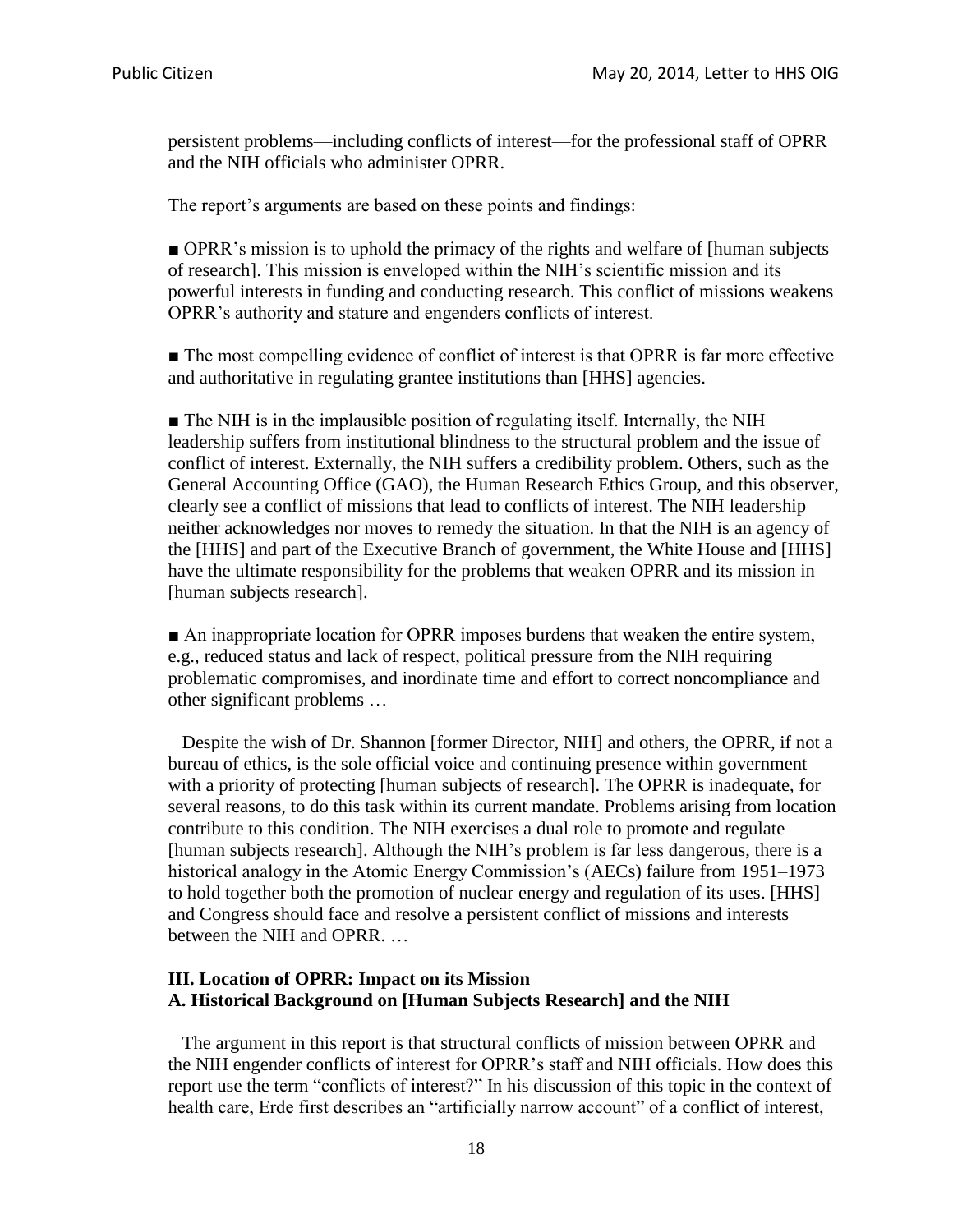i.e., "conflicts of interest occur when and only [when] a [physician] strays or is tempted to stray from...role mandated duties for the sake of...economic benefit." Erde goes on to discuss a much broader range of causes (e.g., motives, situations, and structures) that may or may not influence conflicts of interests. This report seeks an understanding of conflicts of interest informed by Erde's broader discussion, e.g., in this situation—for regulators (at OPRR) and for funders and sponsors of [human subjects research] (at the NIH) conflicts of interests are either "motives that … [regulators or funders/sponsors] have and/or situations in which we could reasonably think ... [their] responsibilities to observe, judge, and act according to the moral requirements of their role are or will be compromised to an unacceptable degree." The next several parts of the report provide historical background and data to support the argument. ...

#### **B. Problems and Conflicts Linked to OPRR's Location 1. OPRR's Authority and (NIH's) Institutional Blindness to Conflicts of Mission and Interests**

 A recent report of the Human Ethics Research Group of the University of Pennsylvania recommended that "the placement and role of the (OPRR) in the regulatory system should be reassessed." The report stated:

The primary mission of the federal regulations is to protect research subjects. One important obstacle to reform in this area is structural: The agency charged with enforcing and interpreting the regulations, the OPRR, is part of a larger bureaucracy that is also its major client and one of the nation's leading sources of research funding, the NIH. As a matter of principle, the agency should not be located within the structure of any government funder, and its charter should specify that it is independent. Obviously, the agency would have to continue to be accountable to the professional and lay constituencies which its [sic] serves, and a suitable reporting structure would have to be devised.

 Dr. Harold Varmus, NIH Director, denied any conflict of missions or institutional interests. He wrote in response to the GAO report, "In fact, the OPRR oversees and interacts with the NIH just as with any extramural institution." Dr. Varmus argued that there was no weakening of OPRR's independent oversight and authority, because "the lines of authority of the NIH Deputy Director for Intramural Research and the OPRR Director do not cross within NIH." He also attributed the five-year span to resolve the violations to "the complexity of fully implementing the corrective actions rather than a function of weakness in the OPRR's ability to enforce human protection regulations within the NIH organizational structure." Dr. Varmus did not discuss the nature of the "complexity" or address the proposition that the NIH was demonstrating by its behavior the basic conflict of institutional interests. His answer to GAO's critique was essentially that it was resolved internally as a matter of lines of authority. The GAO report rightly reiterated before closing, "We disagree with NIH's conclusion and believe that a potential weakness exists in OPRR's ability to enforce human subject protection regulations within NIH." …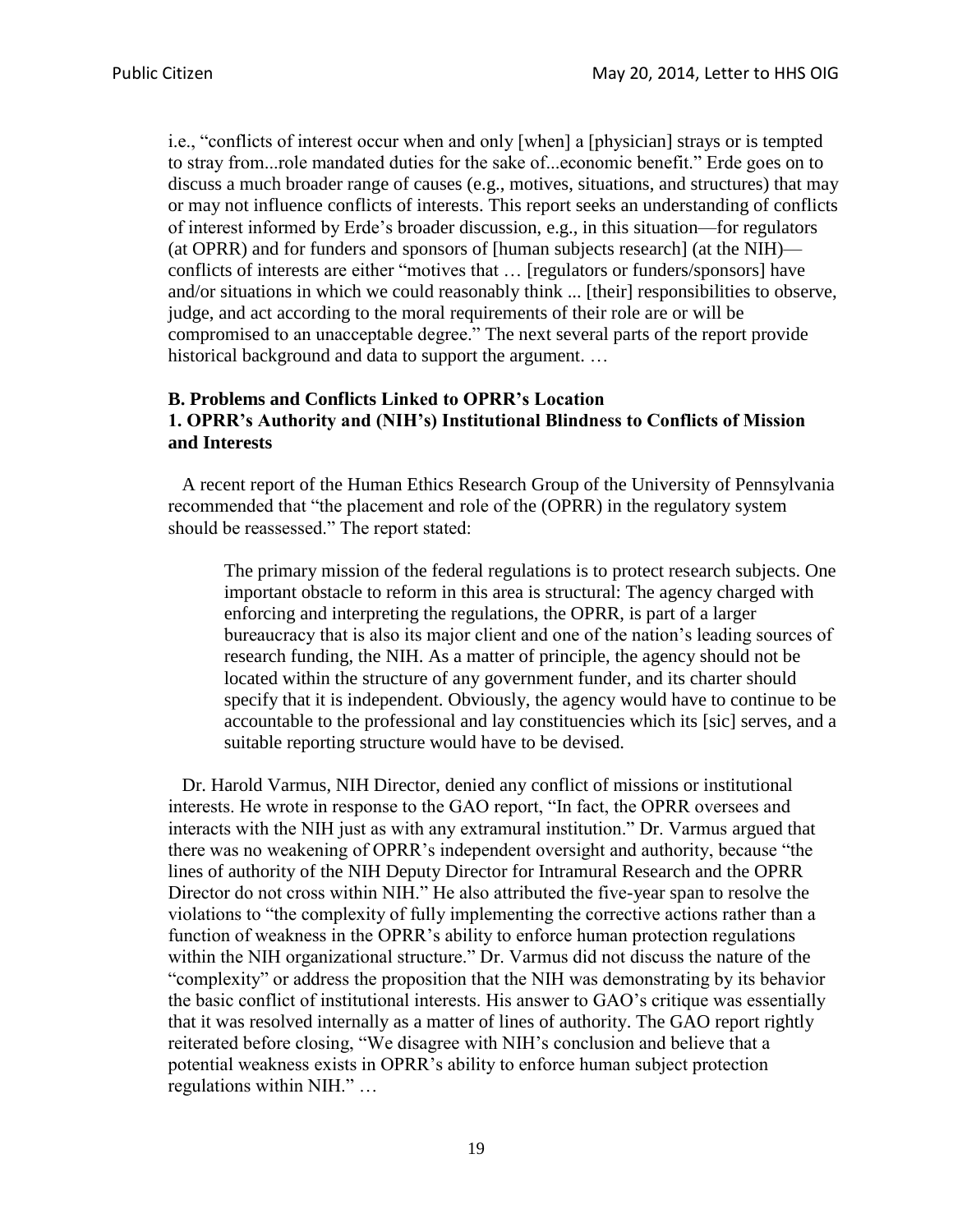$\overline{a}$ 

Charles McCarthy. Reflections on the organizational locus of the Office for Protection from Research Risks. National Bioethics Advisory Commission. *Ethical and Policy Issues in Research Involving Human Participants. Volume II: Commissioned Papers and Staff Analysis.*  August 2001. Bethesda, Maryland<sup>28</sup>

 The fact that OPRR reported to the Deputy Director for Extramural Research [at NIH], who was ultimately responsible for all research awards, placed OPRR in a position of potential conflict with its own supervisor. So long as Dr. Lamont-Havers served in that position, the system worked well. As will be seen, conflict arose some four years later. …

 When Dr. Malone was appointed Deputy Director, NIH, he continued to ask OPRR to report to him. However, when Dr. Malone was replaced by Dr. William Raub as Deputy Director, Raub ordered OPRR to report to the new Associate Director for Extramural Research, Dr. Kathryn Bick. The legal advisor to the PHS advised Dr. Raub at the time that to return to the previous arrangement in which OPRR reported directly to the Deputy Director for Extramural Research was to risk a conflict of interest. The reasoning of the Office of General Counsel was clear. Since OPRR was to exercise oversight authority over research projects that bore the stamp of approval of its immediate supervisor—the Deputy Director for Extramural Research—OPRR was placed in a position where it might have to overrule or criticize actions taken by its boss.

 Dr. Bick had previously been employed as Deputy Director of the Neurology Institute (NINDS) which funded several animal studies that were discontinued by OPRR for their lack of compliance with the PHS Policy on Humane Care and Use of Laboratory Animals. The Neurology Institute had been severely criticized in the public media for funding these studies.

 Shortly after Dr. Bick was named Deputy Director for Extramural Research, she froze personnel hiring in OPRR, cut its travel budget, and dramatically reduced its education budget. Her deputy was Dr. George Galasso, who succeeded her as Acting Deputy Director for Extramural Research. Dr. Galasso continued Dr. Bick's policies of constraint of OPRR. …

D. On at least one occasion, the Director, NIH, appeared to be taking a step toward interfering with an OPRR investigation. In the same case, a member of Congress urged punishment for the accused before all of the evidence was evaluated. Dr. Robert Gallo, a prominent NIH intramural scientist, was credited by many with discovering HIV. (Crediting Gallo with this finding was disputed by French scientists who claimed Gallo stole their findings.) ...

 While the Gallo/Zagury investigation was under way, newly appointed Dr. Bernadine Healy, Director, NIH, sent a strongly worded memorandum to the Director, OPRR, directing him to give her a full accounting of the status of the Gallo investigation. She sent a similar memorandum to the Office of Research Integrity (ORI), which was

<sup>&</sup>lt;sup>28</sup> [https://bioethicsarchive.georgetown.edu/nbac/human/overvol2.pdf.](https://bioethicsarchive.georgetown.edu/nbac/human/overvol2.pdf) Accessed May 6, 2014.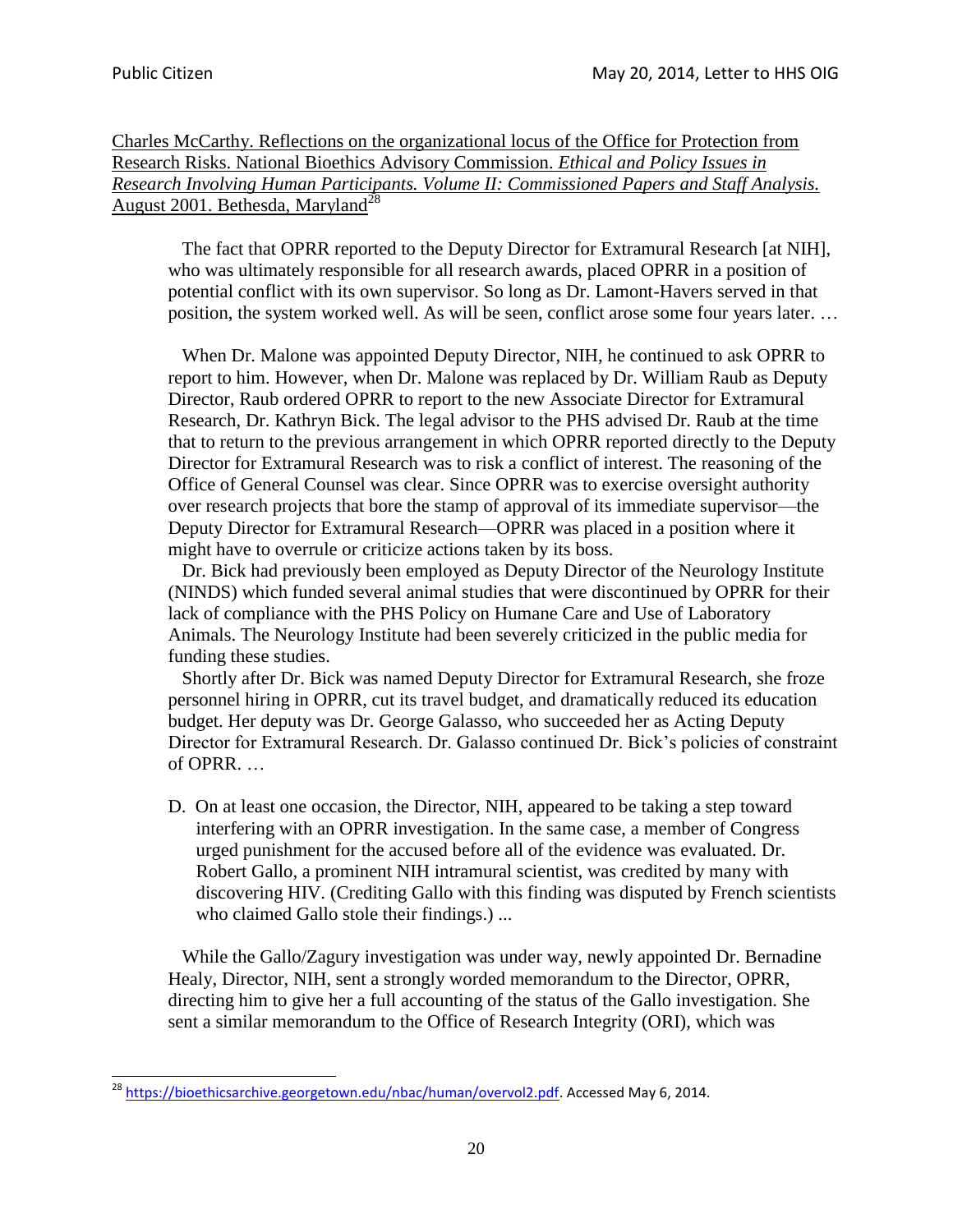examining the French claims that Dr. Gallo had "stolen" the credit for discovering the HIV virus from French scientists.

 The Director, OPRR, responded to Dr. Healy by memorandum stating that briefing her could appear to be a conflict of interest because the investigation concerned alleged misconduct by one of her most prestigious employees. The Director, OPRR politely declined to provide the briefing. The Director of ORI gave Dr. Healy the requested briefing. Subsequently Dr. Healy was severely criticized in a congressional hearing by Rep. John Dingell (D. MI) for interfering with the investigation carried out by ORI …

 In an exit interview several years after the Gallo/Zagury case, Dr. Healy acknowledged that she regarded OPRR's failure to brief her as an act of defiance that infuriated her. Only after she was criticized by Mr. Dingell for interfering with the ORI investigation did she come to believe that OPRR's action was in the public interest …

OPRR must also be protected against interference by its own supervisors …

## **V. Findings**

 $\overline{a}$ 

… 3. The present setting of OPRR constitutes an apparent conflict of interest. As noted above, on a number of occasions in the past this appearance manifested itself as a reality. Potential conflict surfaces as a concern each time OPRR forwards its proposed budget request to the agency that it regulates. OPRR should not regulate the agency within which it is located and to whom it looks for funding, personnel, promotions, and staff honors and bonuses.

*Report to the Advisory Committee to the Director, NIH, from the Office for Protection from Research Risks Review Panel.* June 3, 1999<sup>29</sup>

## **I. OPRR should be administratively relocated from its present location within the NIH.**

Interviews with knowledgeable persons, both within and outside of government … confirmed the position, previously expressed in contract papers prepared for NBAC, that in its present location, as a part of the NIH and reporting to supervisors within the NIH, OPRR is not perceived as an independent office. … This perception of dependence and the concerns about conflicts of interest that arise therefrom compromise the ability of OPRR to function most effectively in providing ethical and regulatory leadership in the arenas of research with human subjects and with animals. After considering the advantages and disadvantages of OPRR's current location, the Review Panel concluded that relocating OPRR was the only way to address these perceptions and concerns and to ensure OPRR's independence and maximize its effectiveness.

<sup>&</sup>lt;sup>29</sup> [http://acd.od.nih.gov/reports/060399b\\_OPRR\\_Review\\_Panel.htm.](http://acd.od.nih.gov/reports/060399b_OPRR_Review_Panel.htm) Accessed May 6, 2014.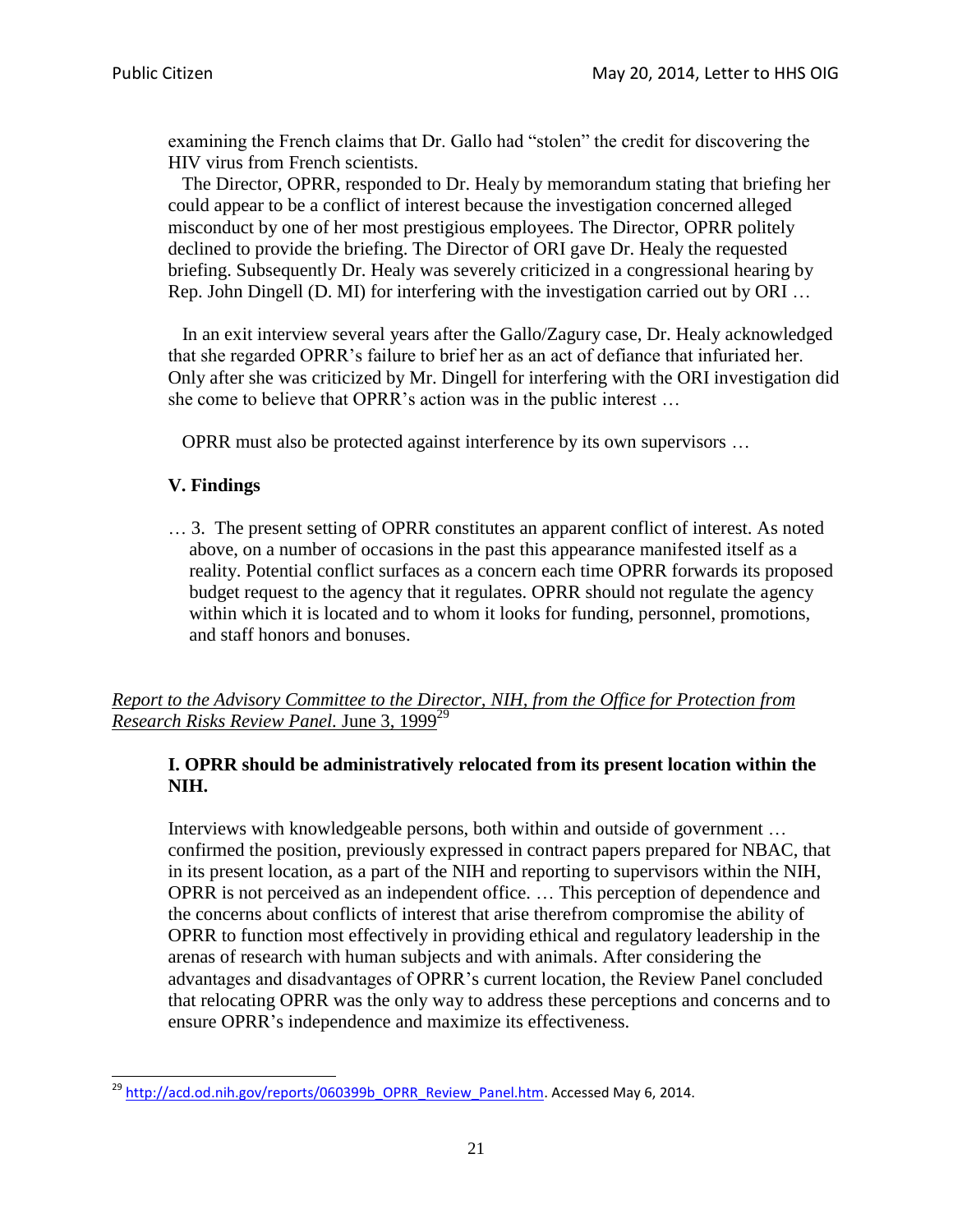$\overline{a}$ 

## **A. Conflicts of Interest Arising from OPRR Location Within NIH**

OPRR is perceived to be affected by conflicts of interest because of its position in the hierarchy of the NIH and its concomitant obligation to review research conducted by NIH researchers. … the relationship to NIH increases the public perception that OPRR will be biased in the direction of protecting research interests at the expense of protections for human subjects and animals. … This positioning leads inevitably to an appearance of conflict that likely, in specific cases, reflects reality. Even the perception of conflict interferes with a vigorous pursuit of the mission of the office. Both the appearance and the actuality of a conflict of interest are of concern to the Review Panel.

## National Bioethics Advisory Committee, *Ethical and Policy Issues in Research Involving Human Participants*, August 2001. Bethesda, Maryland<sup>30</sup>

Furthermore, housing an oversight office within a department that conducts or supports human research could create a conflict of interest. Such a potential conflict provided at least part of the reason for the recommendation to relocate the Office for Protection from Research Risks from NIH to the [HHS] Office of the Secretary (OPRR Review Panel 1999). But this degree of separation may still be insufficient, because NIH is part of [HHS], and the new office is still regulating an organization on which it relies for budgetary and other support. The potential conflict of interest is thus attenuated, but not eliminated.

<sup>&</sup>lt;sup>30</sup> [https://bioethicsarchive.georgetown.edu/nbac/human/overvol1.pdf.](https://bioethicsarchive.georgetown.edu/nbac/human/overvol1.pdf) Accessed May 6, 2014.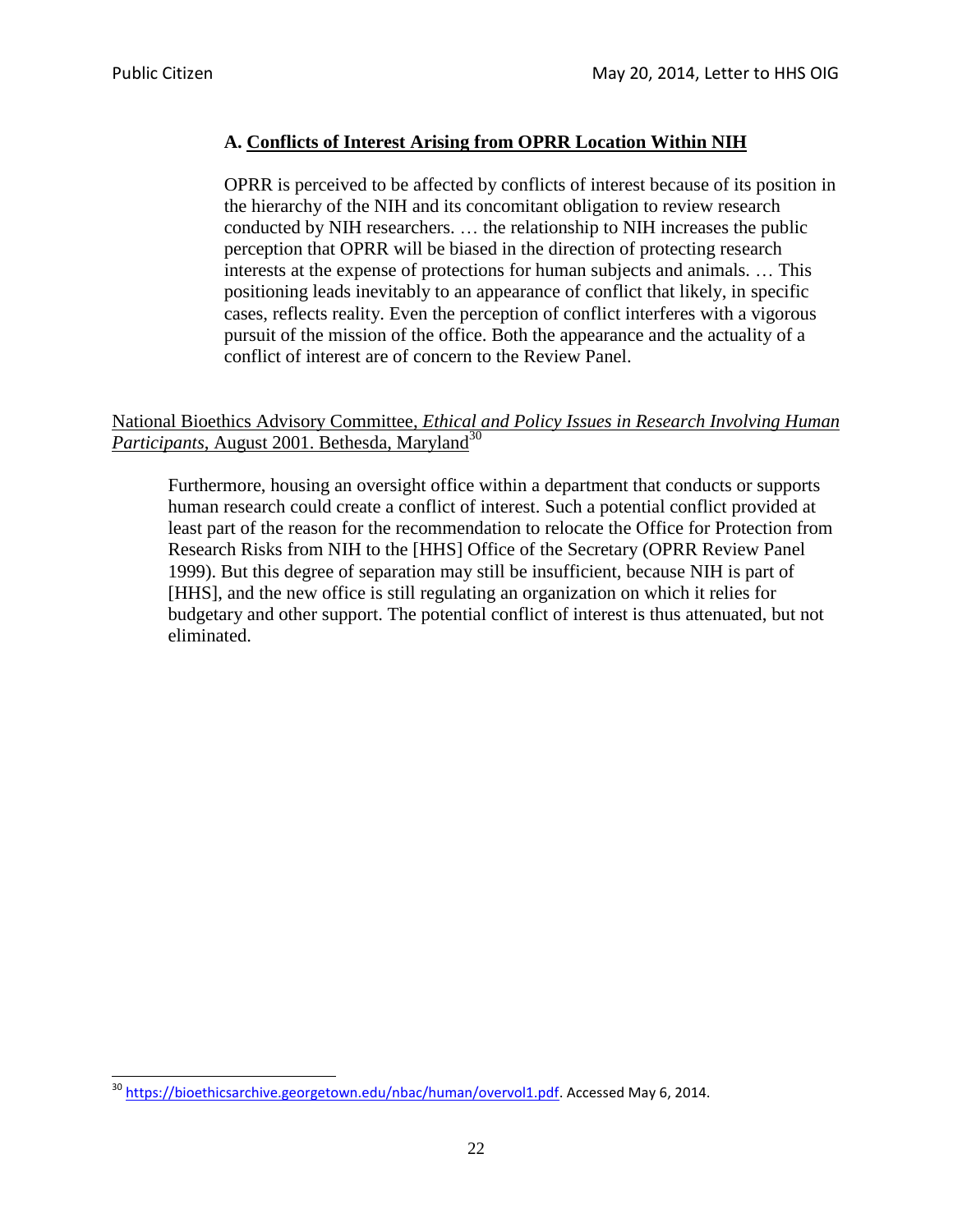# **Appendix B**

## **Email Correspondence Among NIH, the HHS OS, and OHRP Documenting NIH's Interference in OHRP's Ongoing Compliance Oversight Investigation of the SUPPORT Study**

April 18, 2013, 8:43 PM email from Kathy Hudson, Deputy Director for Science, Outreach, and Policy, NIH:<sup>31</sup>

- Addressed to: Bill Corr, Deputy Secretary, HHS; Sally Howard, then-Chief of Staff, HHS; Caya Lewis, Counselor to the Secretary for Science and Public Health, HHS; Andrea Palm, then-Counselor to the Secretary for Science and Public Health, HHS; and Marc Smolonsky, Associate Deputy Secretary, HHS.
- Cc to: Francis Collins, Director, NIH; Lawrence Tabak, Principal Deputy Director, NIH; and Stephanie Devaney, Office of the Director, NIH.
- Subject: Materials for SUPPORT Study.
- Attachments: SUPPORT study Protocol.pdf; Alabama, SUPPORT Consent, 2008-06- 04.pdf; NEJM Support Study 2010.pdf; OHRP Letter to UAB.pdf; UAB Response to OHRP 032213.pdf; and OHRP Media Quotes\_Statement\_TP\_QA klh.doc.
- Message:

Thanks so much for your time this afternoon. [Redaction].

Attached are the following materials related to the SUPPORT study: … Let me know if you have any questions.

## April 19, 2013, 10:11 AM email from Sally Howard, then-Chief of Staff, HHS: <sup>32</sup>

- Addressed to: Jerry Menikoff, Director, OHRP; Francis Collins, Director, NIH; Howard Koh, Assistant Secretary for Health, HHS; Marc Smolonsky, Associate Deputy Secretary, HHS; Caya Lewis, Counselor to the Secretary for Science and Public Health, HHS; David Horowitz, Deputy General Counsel, HHS; Peggy Dotzel, Deputy General Counsel, HHS; and Sye Tait, Deputy Assistant Secretary for Public Affairs for Public Health, HHS.
- Cc to: Bill Corr, Deputy Secretary, HHS, and others.
- Subject: RE: SUPPORT research.
- Message:

The meeting will need to be at 10:45. We will be sending a conference call number as well

l

<sup>&</sup>lt;sup>31</sup> Department of Health and Human Services documents released to Public Citizen in response to a Freedom of Information Act request. [http://www.citizen.org/documents/support-study-HHS-internal-emails.pdf.](http://www.citizen.org/documents/support-study-HHS-internal-emails.pdf) Page 304. Accessed May 20, 2014.

<sup>32</sup> *Ibid*. Page 303.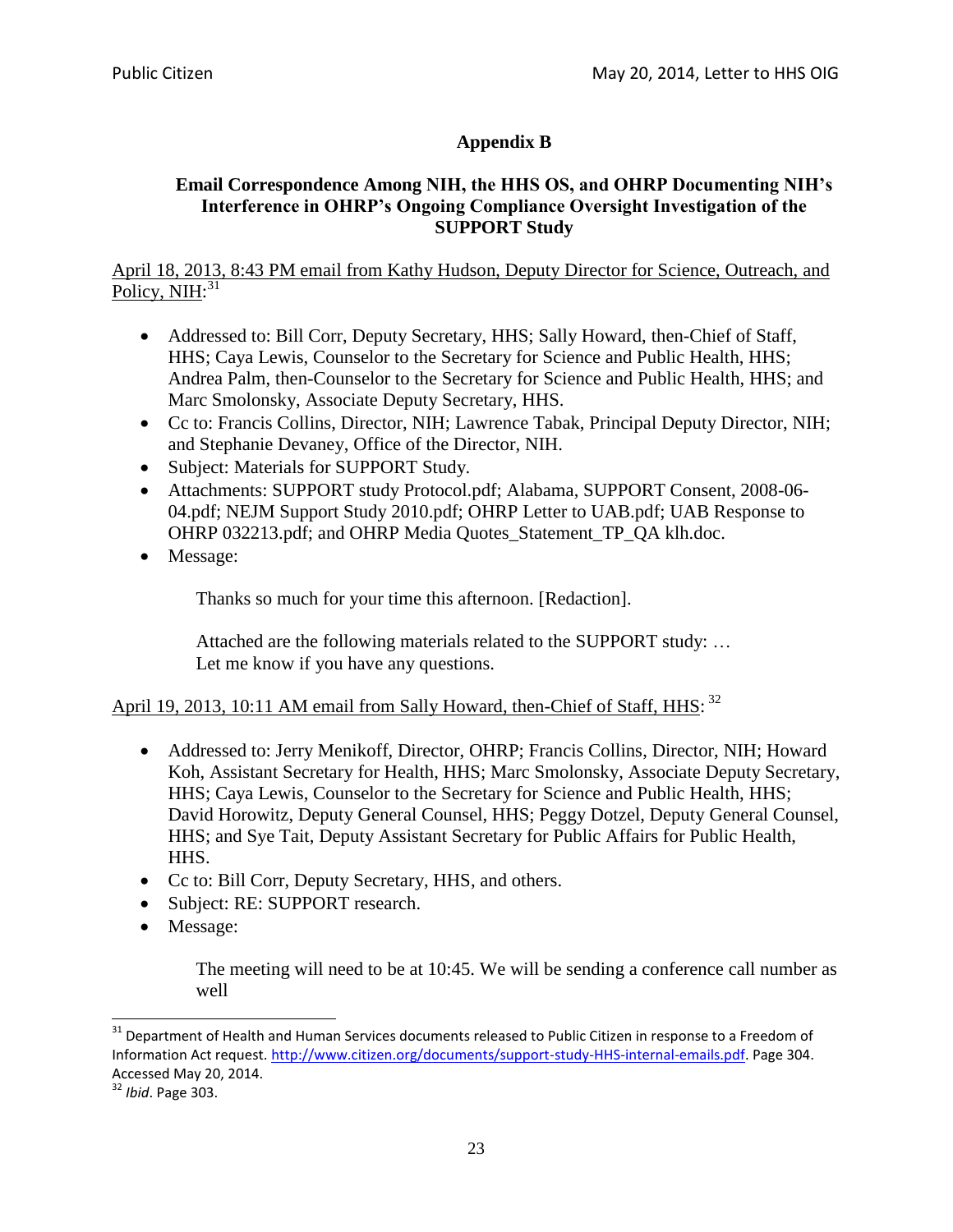### April 24, 2013, 4:06 PM email from Kathy Hudson, Deputy Director for Science, Outreach, and Policy, NIH:<sup>33</sup>

- Addressed to: Howard Koh, Assistant Secretary for Health, HHS.
- Subject: OHRP NIH kerfuffle.
- Attachments: SUPPORT study Protocol.pdf; OHRP Letter to UAB.pdf; NEJM letter to the editor 4-17-13 study researchers.pdf; NEJM 4-17-13 Editorial.doc; AAP 2007 Perinatal Guidelines 6th Ed.pdf.
- Message:

#### Hi Howard,

… I am hoping you might have some time to chat about [Redaction] concerning the SUPPORT study.

As you know, NIH believes that OHRP [Redaction] If you have not read the protocol, please do so.

This matter needs a rapid resolution. [Redaction] …

And please give me a call to discuss how we can move forward effectively. …

#### April 24, 2013, 11:45 PM email from Kathy Hudson, Deputy Director for Science, Outreach, and Policy, NIH:<sup>34</sup>

- Addressed to: Bill Corr, Deputy Secretary, HHS.
- Subject: NIH two pager SUPPORT 042413 11PM.
- Attachments: NIH two pager SUPPORT 042413 11PM.docx
- Message:

I note that [Francis Collins, Director, NIH] has engaged you tonight on this issue so I wanted to include you on the communication below.

Please let me know how I can be helpful.

[The attachment was redacted, except for the following:] "**NIH's Concerns about OHRP's Complaint**" [emphasis in original]

## April 24, 2013, 9:54 PM email from Francis Collins, Director, NIH:<sup>35</sup>

- Addressed to: Bill Corr, Deputy Secretary, HHS.
- Subject: SUPPORT study issue still unresolved.

 $\overline{a}$ <sup>33</sup> *Ibid*. Page 302.

<sup>34</sup> *Ibid*. Pages 295-299.

<sup>35</sup> *Ibid*. Page 294.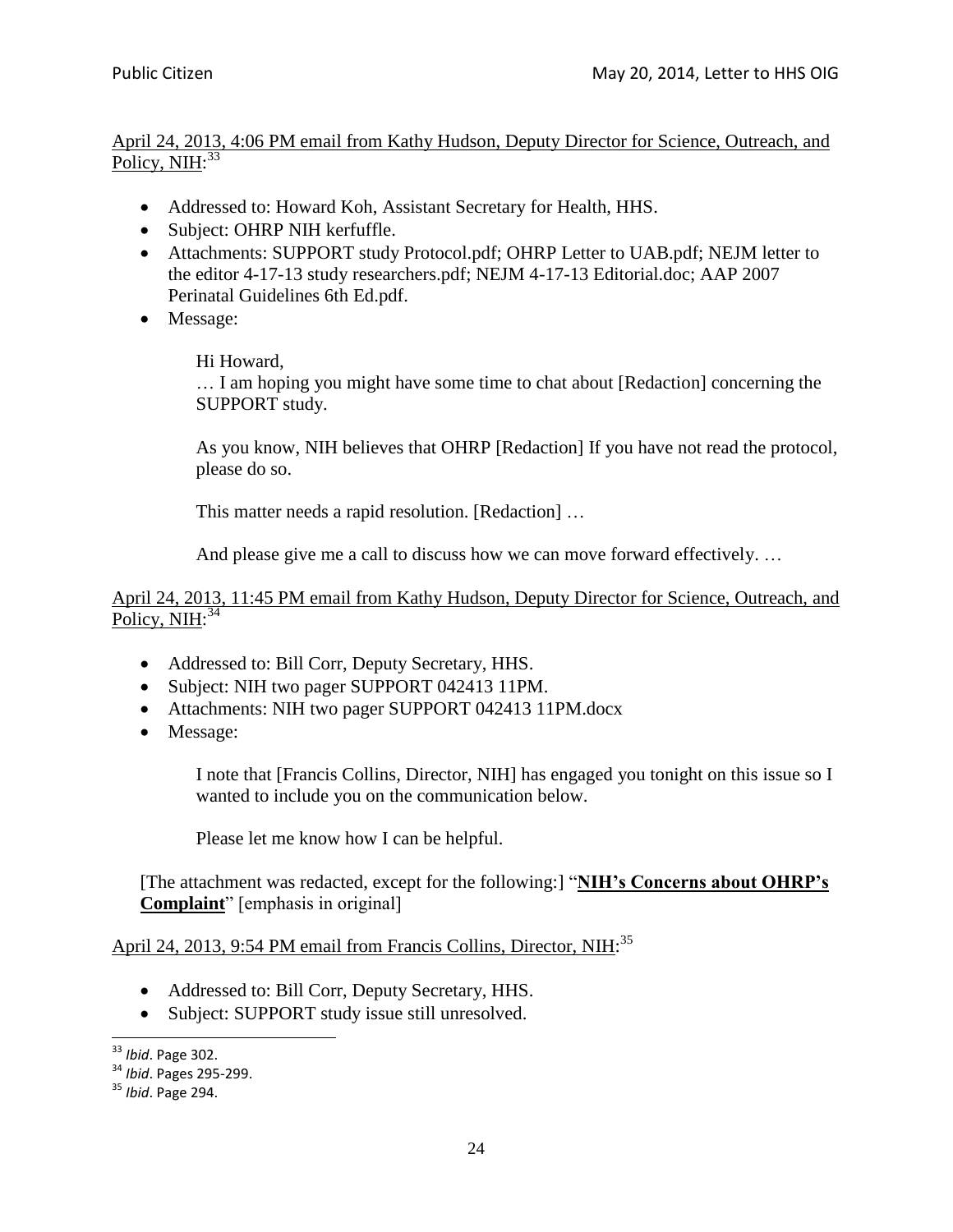- Importance: High
- Message:

Hi Bill,

[Redaction]

Do you have a few minutes early tomorrow to discuss this? …

Thanks, and sorry to trouble you …

## April 25, 2013, 10:26 AM from Francis Collins, Director, NIH:<sup>36</sup>

- Addressed to: Kathy Hudson, Deputy Director for Science, Outreach, and Policy, NIH.
- Subject: Fwd: SUPPORT study issue still unresolved.
- Message:

Spoke with Bill, he's on it. [Redaction] …

## May 1, 2013, 02:14 AM email from Francis Collins, Director, NIH:<sup>37</sup>

- Addressed to: Bill Corr, Deputy Secretary, HHS.
- Subject: FW: NIH support summary nih response.
- Message:

Hi Bill,

… I have been closely tracking efforts by my staff (Kathy Hudson [Deputy Director for Science, Outreach, and Policy, NIH], Alan Guttmacher [Director, NICHD, NIH], and others) who have been working productively with Howard Koh [Assistant Secretary for Health, HHS] and others in [OASH] and OHRP, to develop a consensus set of statements that OHRP could put forward to clarify the situation with the SUPPORT study. Attached is the most recent version (clocked in at 11:59 PM). I understand that you are meeting with Howard [Koh] in the AM, so I thought you might want to see this.

[Redaction] ...

<sup>36</sup> *Ibid*. Page 294.

<sup>37</sup> *Ibid*. Page 224.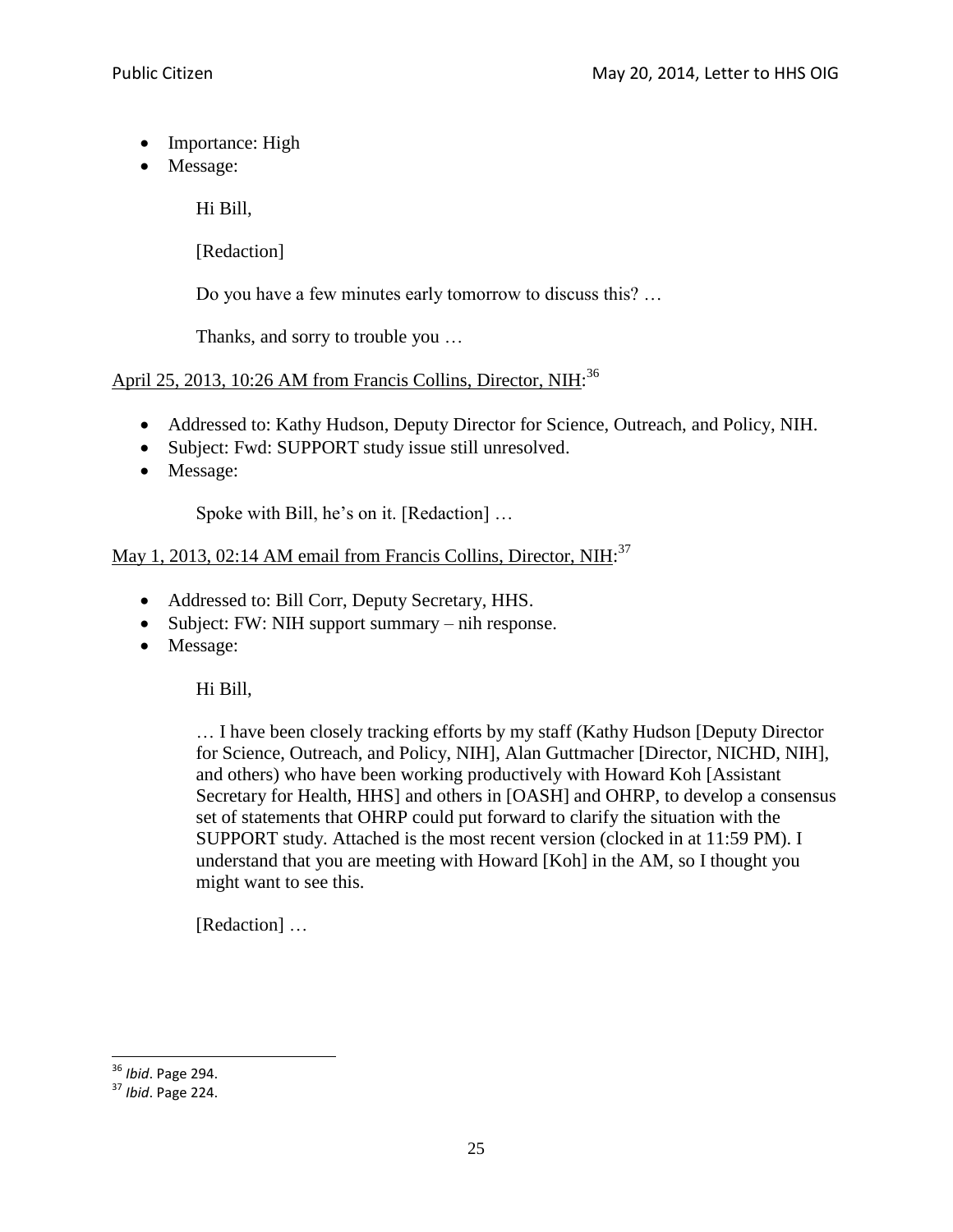# May 3, 2013, 4:54 PM email from Jerry Menikoff, Director, OHRP:<sup>38</sup>

- Addressed to: Kathy Hudson, Deputy Director for Science, Outreach, and Policy, NIH; Howard Koh, Assistant Secretary for Health, HHS; Wanda Jones, Principal Deputy Assistant Secretary for Health, HHS; and Kirby Bumpus, OASH, HHS.
- Cc to: Alan Guttmacher, Director, NICHD, NIH; Rosemary Higgins, Program Scientist for the Neonatal Research Network, NICHD; Francis Collins, Director, NIH; and other NIH staff.
- Subject: RE: Support study -.
- Message:

Kathy,

For your weekend enjoyment, here is the revised version of the SUPPORT letter. …

[A three-page attachment was provided that was completely redacted except for OHRP's letterhead on the first page.]

May 4, 2013, 03:27 PM email from Kathy Hudson, Deputy Director for Science, Outreach, and Policy, NIH:<sup>39</sup>

- Addressed to: Jerry Menikoff, Director, OHRP; Howard Koh, Assistant Secretary for Health, HHS; Wanda Jones, Principal Deputy Assistant Secretary for Health, HHS; and Kirby Bumpus, OASH, HHS.
- Cc to: Alan Guttmacher, Director, NICHD, NIH; Rosemary Higgins, Program Scientist for the Neonatal Research Network, NICHD; Francis Collins, Director, NIH; and other NIH staff.
- Subject: RE: Support study -.
- Message:

Thanks for taking the time to chat on a spring Saturday afternoon. Here are the edits we discussed. …

## May 4, 2013, 3:36 PM email from Jerry Menikoff, Director, OHRP:<sup>40</sup>

- Addressed to: Kathy Hudson, Deputy Director for Science, Outreach, and Policy, NIH; Howard Koh, Assistant Secretary for Health, HHS; Wanda Jones, Principal Deputy Assistant Secretary for Health, HHS; and Kirby Bumpus, OASH, HHS.
- Cc to: Alan Guttmacher, Director, NICHD, NIH; Rosemary Higgins, Program Scientist for the Neonatal Research Network, NICHD; Francis Collins, Director, NIH; and other NIH staff.

<sup>38</sup> *Ibid*. Pages 206-210.

<sup>39</sup> *Ibid*. Page 206.

<sup>40</sup> *Ibid*. Page 206.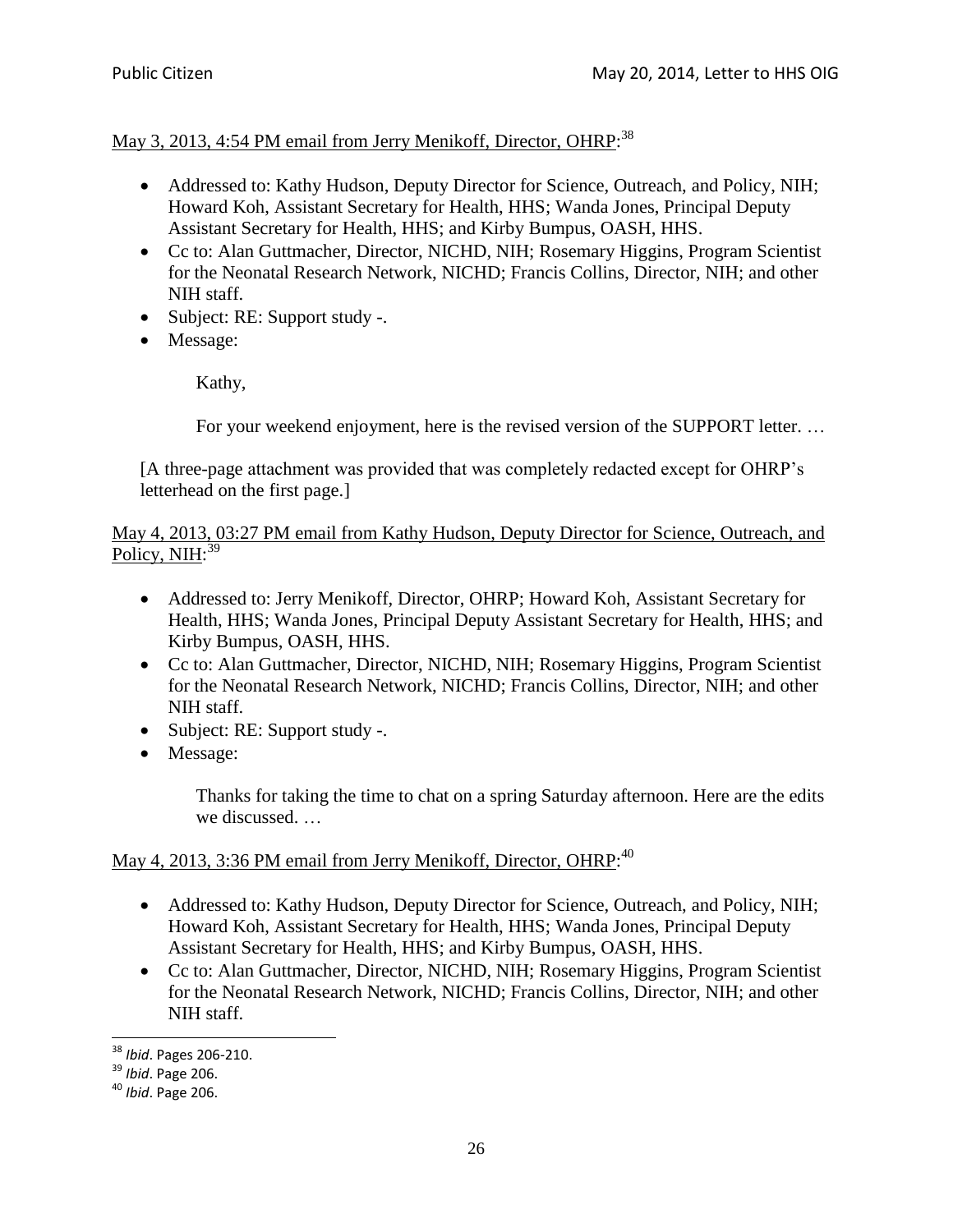- Subject: RE: Support study -.
- Message:

Thanks again, Kathy, to you and Alan and your colleagues for the collegial manner in which we reached this point. And we will welcome similar discussions that you mentioned that will be needed as we move forward. …

## May 12, 2013, 02:10 PM email from Kathy Hudson, Deputy Director for Science, Outreach, and Policy, NIH:<sup>41</sup>

- Addressed to: Howard Koh, Assistant Secretary for Health, HHS; and Jerry Menikoff, Director, OHRP.
- Cc to: Alan Guttmacher, Director, NICHD, NIH; Rosemary Higgins, Program Scientist for the Neonatal Research Network, NICHD; Francis Collins, Director, NIH; and other NIH staff.
- Subject: **Suggested correction to OHRP-UAB draft letter**. [Emphasis added]

[An apparent two-page attachment is completely redacted.]

# May 13, 2013, 10:16 AM email from Jerry Menikoff, Director, OHRP:<sup>42</sup>

- Addressed to: Kathy Hudson, Deputy Director for Science, Outreach, and Policy, NIH.
- Cc to: Howard Koh, Assistant Secretary for Health, HHS; Alan Guttmacher, Director, NICHD, NIH; Rosemary Higgins, Program Scientist for the Neonatal Research Network, NICHD; Francis Collins, Director, NIH; and other NIH staff.
- Subject: RE: Suggested correction to OHRP-UAB draft letter.
- Message:

Kathy,

At the moment, we aren't contemplating quoting anything that hasn't already been made public. We certainly appreciate your pointing all of this out to us, and we would hope to make appropriate clarifications to our letter …

# May 14, 2013, 9:20 PM email from Jerry Menikoff, Director, OHRP:<sup>43</sup>

- Addressed to: Kathy Hudson, Deputy Director for Science, Outreach, and Policy, NIH.
- Cc to: Alan Guttmacher, Director, NICHD, NIH; Stephanie Devaney, Office of the Director, NIH; Howard Koh, Assistant Secretary for Health, HHS; and Wanda Jones, Principal Deputy Assistant Secretary for Health, HHS.
- Subject: RE: Suggested correction to OHRP-UAB draft letter.

 $\overline{a}$ <sup>41</sup> *Ibid*. Pages 134-136.

<sup>42</sup> *Ibid*. Page 132.

<sup>43</sup> *Ibid*. Page 128.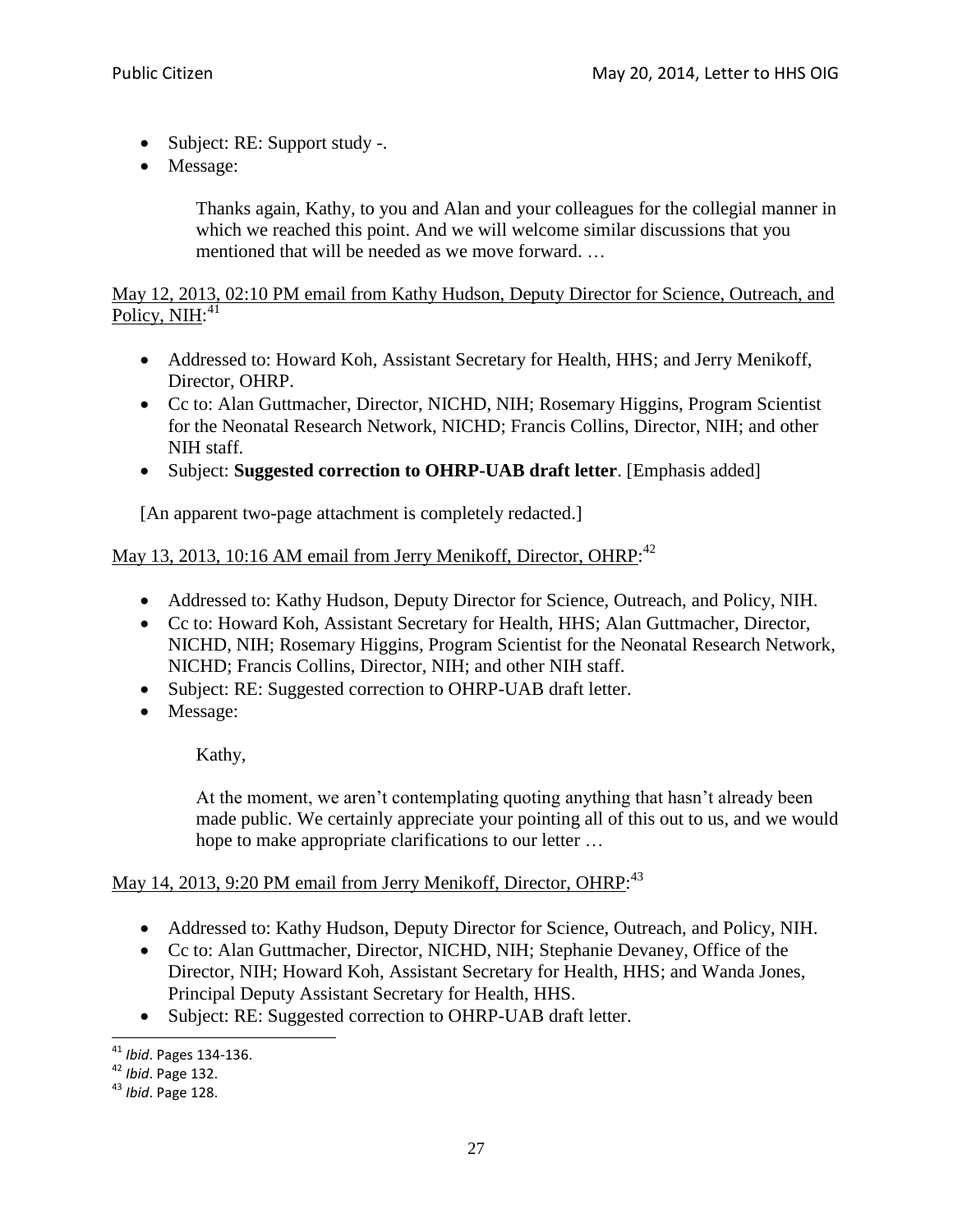• Message:

Kathy,

[Redaction]

Thus, after these changes, footnote 2 would read as indicated below. …

Here is what the revised footnote 2 would say:

[Redaction]

May 16, 2013, 9:47 AM email from Wanda Jones, Principal Deputy Assistant Secretary for Health, HHS:<sup>44</sup>

- Addressed to: Kathy Hudson, Deputy Director for Science, Outreach, and Policy, NIH.
- Subject: RE: Suggested correction to OHRP-UAB draft letter.
- Message:

Kathy, thanks again for your continued work with us on this letter; it's been positive and productive, and I think as hard as it's been, we're in a better place on this.

[Redaction] ...

## May 16, 2013, 11:31 AM email from Kathy Hudson, Deputy Director for Science, Outreach, and Policy, NIH:<sup>45</sup>

- Addressed to: Wanda Jones, Principal Deputy Assistant Secretary for Health, HHS.
- Subject: Suggested correction to OHRP-UAB draft letter.
- Message:

[Redaction]

Any word from Caya [Lewis, Counselor to the Secretary for Science and Public Health, HHS] or Andrea [Palm, Chief of Staff, HHS] about the status of the letter?

May 17, 2013, 4:17 PM email from Howard Koh, Assistant Secretary for Health, HHS.<sup>46</sup>

 Addressed to: Caya Lewis, Counselor to the Secretary for Science and Public Health, HHS; Bill Corr, Deputy Secretary, HHS; Andrea Palm, Chief of Staff, HHS; William

 $\overline{a}$ <sup>44</sup> *Ibid*. Page 127.

<sup>45</sup> *Ibid*. Page 127.

<sup>46</sup> *Ibid*. Page 112.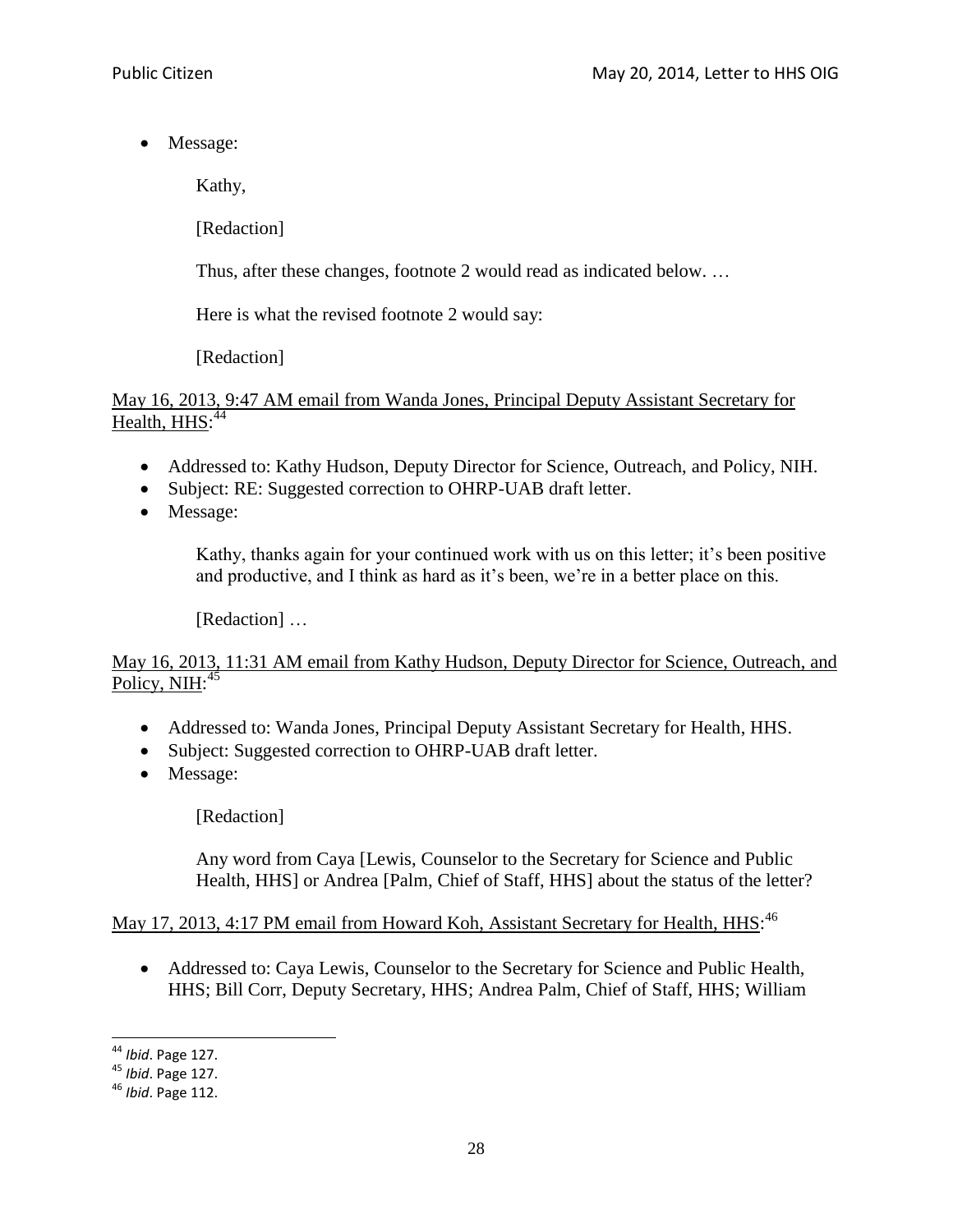Schultz, General Counsel, HHS; David Horowitz, Deputy General Counsel, HHS; and Peggy Dotzel, Deputy General Counsel, HHS.

- Cc to: Jarel LaPan, Chief of Staff to the Deputy Secretary, HHS; Sye Tait, Deputy Assistant Secretary for Public Affairs for Public Health, HHS; Kathy Hudson, Deputy Director for Science, Outreach, and Policy, NIH; and Kirby Bumpus, OASH, HHS.
- Subject: RE: Next steps on SUPPORT study.
- Message:

Caya and colleagues

Attached is the final updated draft letter from OHRP.

It accepts all the changes communicated from you in the earlier message/draft this morning, and in addition, makes one slight change in the direct citation for footnote 2, as was recommended by you.

The proposed next steps then would be:

- 1) To send this letter early next week- Monday or Tuesday.
- 2) To post this letter on the OHRP website one day after sending …

In the meantime, OASH/OHRP Communications is working [with the Assistant Secretary for Public Affairs] Communications on tps. …

## May 23, 2013, 8:46 AM email from Francis Collins, Director, NIH:<sup>47</sup>

- Addressed to: Andrea Palm, Chief of Staff, HHS; and Bill Corr, Deputy Secretary, HHS.
- Cc to: Kathy Hudson, Deputy Director for Science, Outreach, and Policy, NIH; and Alan Guttmacher, Director, NICHD, NIH.
- Subject: Draft of essay for NEJM on SUPPORT.
- Attachment: NEJM draft support statement 5-23-13.docx.
- Message:

Hi Andrea and Bill,

It was very helpful to speak to Andrea last night about next steps in the debate about the SUPPORT study, and the larger implications for studies that investigate variations in the standard of care. …

## May 31, 2013, 6:04 PM email from Jerry Menikoff, Director, OHRP:<sup>48</sup>

 Addressed to: Bill Corr, Deputy Secretary, HHS; William Schultz, General Counsel, HHS; Howard Koh, Assistant Secretary for Health, HHS; Jarel LaPan, Chief of Staff to

 $\overline{a}$ <sup>47</sup> *Ibid*. Page 104.

<sup>48</sup> *Ibid*. Pages 89-95.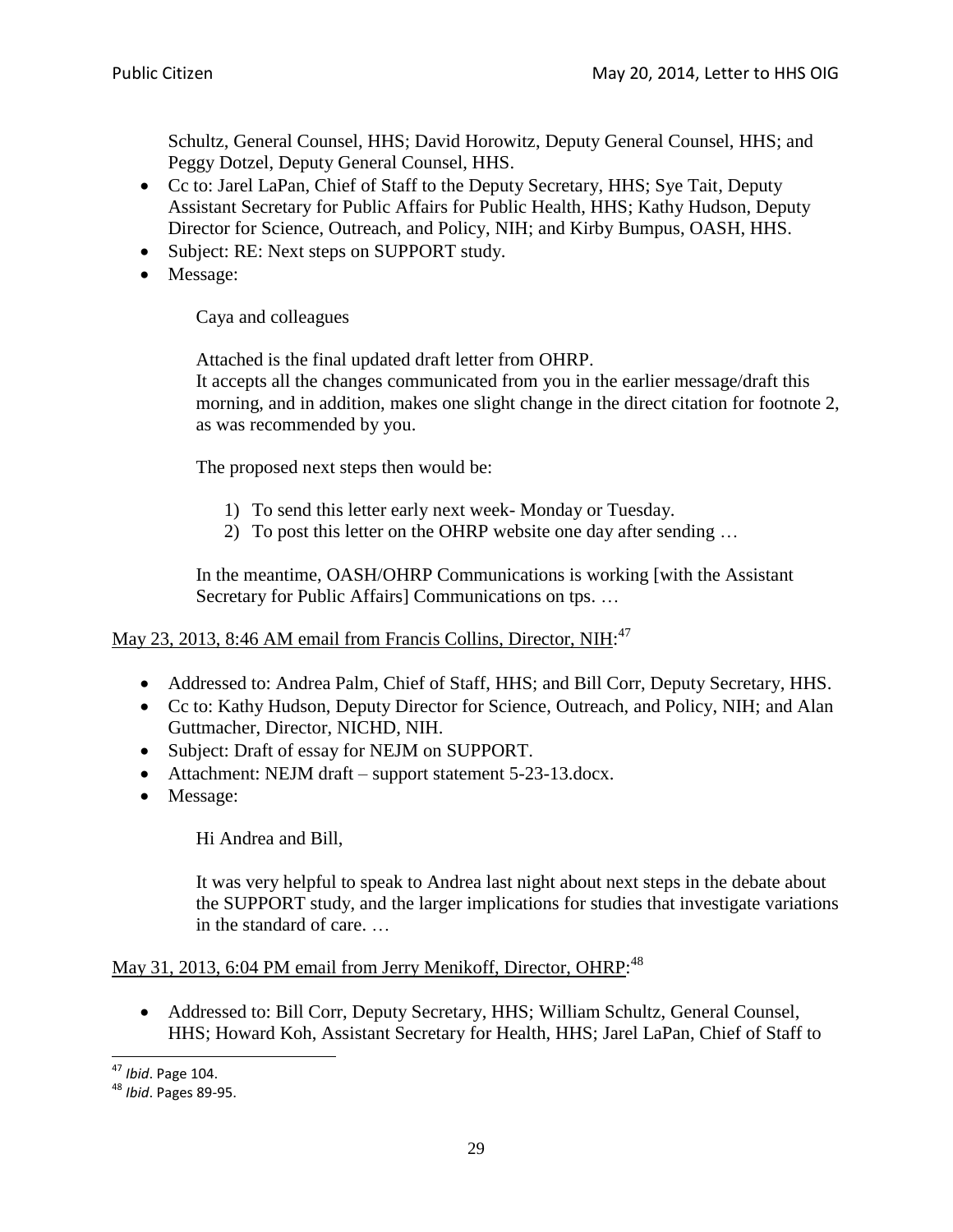the Deputy Secretary, HHS; Francis Collins, Director, NIH; Peggy Dotzel, Deputy General Counsel, HHS; David Horowitz, Deputy General Counsel, HHS; Caya Lewis, Counselor to the Secretary for Science and Public Health, HHS; Andrea Palm, Chief of Staff, HHS; Kathy Hudson, Deputy Director for Science, Outreach, and Policy, NIH; Bradley Wolters; and Kirby Bumpus, OASH, HHS.

- Subject: Draft letter to UAB.
- Attachment: 05 31 13 SUPPORT E clean.docx.
- Message:

All,

Here is the latest version of the letter to UAB. …

[A six-page attachment is completely redacted except for the header "UAB Letter on SUPPORT study—Page 6" and a "DRAFT" watermark on page 6.]

## June 2, 2013, 3:30 PM email from Francis Collins, Director, NIH:<sup>49</sup>

- Addressed to: Bill Corr, Deputy Secretary, HHS; Andrea Palm, Chief of Staff, HHS; Howard Koh, Assistant Secretary for Health, HHS; William Schultz, General Counsel, HHS; David Horowitz, Deputy General Counsel, HHS; Jerry Menikoff, Director, OHRP; Peggy Dotzel, Deputy General Counsel, HHS; Caya Lewis, Counselor to the Secretary for Science and Public Health, HHS; and Jarel LaPan, Chief of Staff to the Deputy Secretary, HHS.
- Cc to: Kathy Hudson, Deputy Director for Science, Outreach, and Policy, NIH; Alan Guttmacher, Director, NICHD, NIH; and Stephanie Devaney, Office of the Director, NIH.
- Subject: Comments on UAB letter and FRN; Text of NEJM essay.
- Attachment: 05 31 13 SUPPORT E clean NIH.docx; BOOST NZ PI Form-Final-Chch.doc; NEJM SUPPORT\_060213.docx.
- Message:

Hello all,

Thank you for the opportunity to weigh in on OHRP's letter to UAB and the Federal Register Notice related to SUPPORT. I have pasted NIH's comments on each of those documents below. [Redaction]

We at NIH are grateful for the opportunity to work with such a dedicated team within HHS. We have come a long way, and the outcomes that will be announced on Wednesday will help a great deal. …

## **Comments on UAB letter** [Emphasis in orginal]

<sup>49</sup> *Ibid*. Pages 71-78.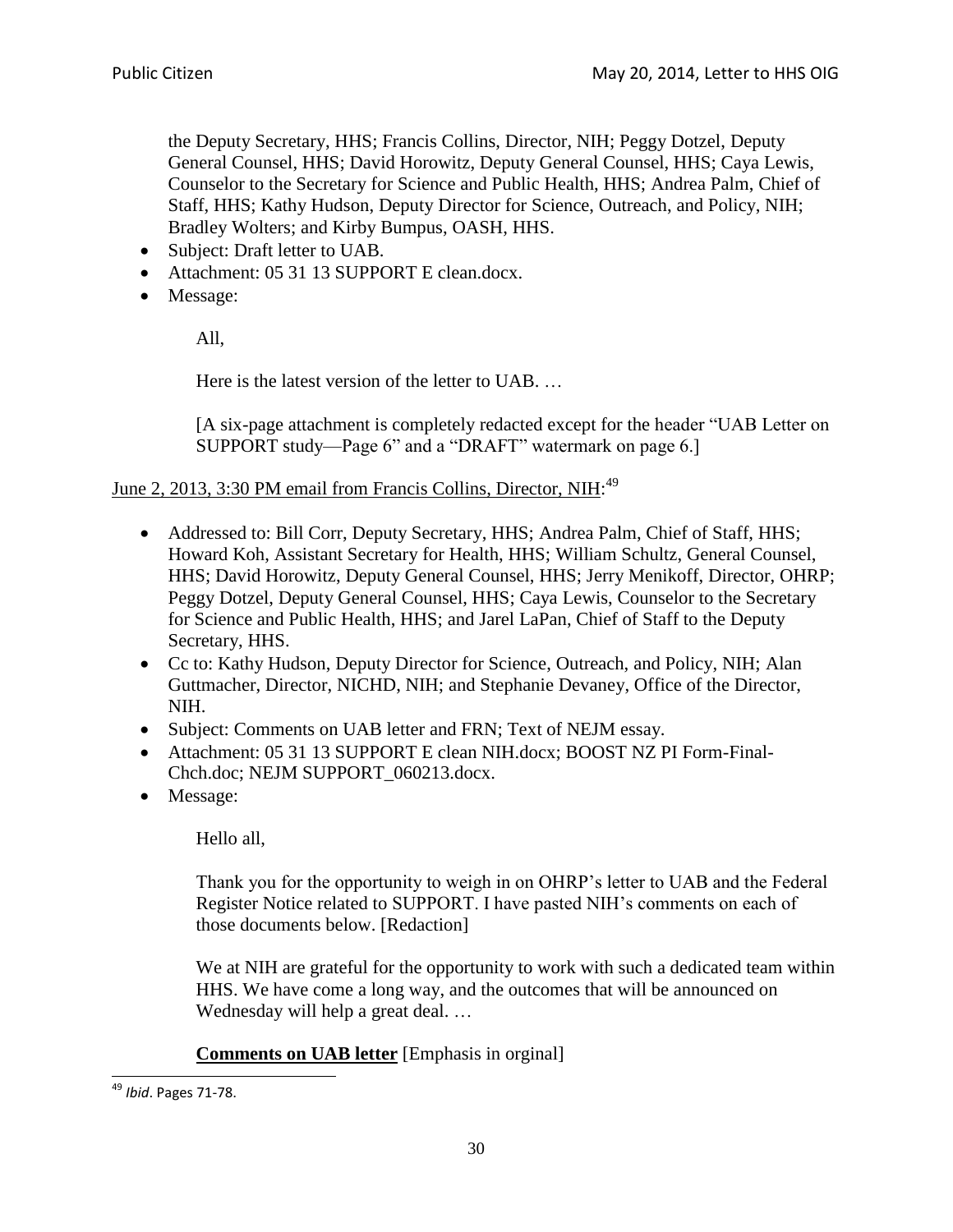[Redaction]

## June 3, 2013, 8:28 AM email from Howard Koh, Assistant Secretary for Health, HHS.<sup>50</sup>

- Addressed to: Francis Collins, Director, NIH; Bill Corr, Deputy Secretary, HHS; Andrea Palm, Chief of Staff, HHS; William Schultz, General Counsel, HHS; David Horowitz, Deputy General Counsel, HHS; Jerry Menikoff, Director, OHRP; Peggy Dotzel, Deputy General Counsel, HHS; Caya Lewis, Counselor to the Secretary for Science and Public Health, HHS; and Jarel LaPan, Chief of Staff to the Deputy Secretary, HHS.
- Cc to: Kathy Hudson, Deputy Director for Science, Outreach, and Policy, NIH; Alan Guttmacher, Director, NICHD, NIH; and Stephanie Devaney, Office of the Director, NIH.
- Subject: Comments on UAB letter and FRN; Text of NEJM essay.
- Attachment: 06 03 13 SUPPORT Letter Draft.docx.
- Message:

#### Colleagues,

We now enclose comments/updates on 1) OHRP letter to UAB, 2) the [Federal Register Notice] and 3) the proposed NEJM Perspective.

1) Regarding the **OHRP Letter,** attached is the updated version. There are some slight changes that accept and implement NIH's first suggestion. [Redaction]. …

## 3) **NEJM piece**

We are appreciative of the professional tone of this piece, and NIH has written this carefully and professionally.

We have 2 quick suggestions. We would like to raise [Redaction]

Thank you for the opportunity for this dialogue. ...

[Emphasis in original]

# June 3, 2013, 10:38 PM email from Francis Collins, Director, NIH:<sup>51</sup>

 Addressed to: Caya Lewis, Counselor to the Secretary for Science and Public Health, HHS; William Schultz, General Counsel, HHS; Bill Corr, Deputy Secretary, HHS; Howard Koh, Assistant Secretary for Health, HHS; Jarel LaPan, Chief of Staff to the Deputy Secretary, HHS; Jerry Menikoff, Director, OHRP; Peggy Dotzel, Deputy General

<sup>50</sup> *Ibid*. Page 62.

<sup>51</sup> *Ibid*. Page 54.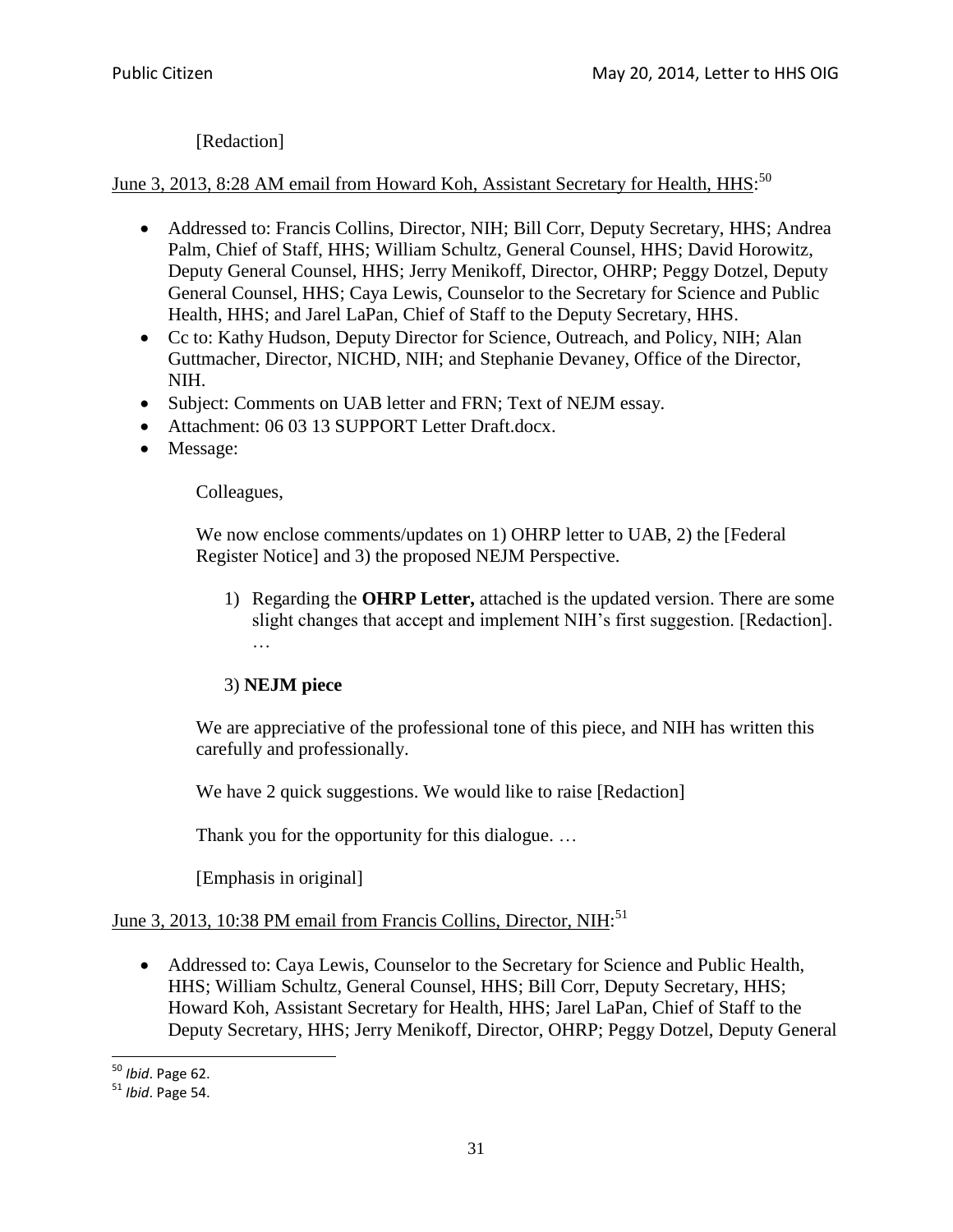Counsel, HHS; David Horowitz, Deputy General Counsel, HHS; and Andrea Palm, Chief of Staff, HHS.

- Cc to: Kathy Hudson, Deputy Director for Science, Outreach, and Policy, NIH; Alan Guttmacher, Director, NICHD, NIH; and Stephanie Devaney, Office of the Director, NIH.
- Subject: Last minute logistical challenges.
- Message:

Dear colleagues,

We submitted the revised essay to NEJM this evening, and the editors are excited and gratified about the progress reflected in the changes. [Redaction] …Would this be possible.

[Redaction]

Can this plan work for all parties?

Thanks again, for everyone's hard work and flexibility in getting this information in front of the public as soon as possible. …

## June 4, 2013, 6:59 AM email from Jerry Menikoff, Director, OHRP (sent from iPhone):<sup>52</sup>

- Addressed to: apparently those individuals who received the preceding email from Francis Collins, Director, NIH.
- Message:

We are looking into this on the OHRP end. I am hopeful that the letter can be released and posted consistent with the described timing. I will let everyone know when I have more information.

# June 4, 2013, 02:22 PM email from Howard Koh, Assistant Secretary for Health, HHS.<sup>53</sup>

- Addressed to: Caya Lewis, Counselor to the Secretary for Science and Public Health, HHS; Jerry Menikoff, Director, OHRP; Andrea Palm, Chief of Staff, HHS; Bill Corr, Deputy Secretary, HHS; and Peggy Dotzel, Deputy General Counsel, HHS.
- Cc to: Francis Collins, Director, NIH; William Schultz, General Counsel, HHS; Jarel LaPan, Chief of Staff to the Deputy Secretary, HHS; David Horowitz, Deputy General Counsel, HHS; Kathy Hudson, Deputy Director for Science, Outreach, and Policy, NIH; Alan Guttmacher, Director, NICHD, NIH; Stephanie Devaney, Office of the Director, NIH; and Sye Tait, Deputy Assistant Secretary for Public Affairs for Public Health, HHS.
- Subject: RE: Last minute logistical challenges.

 $\overline{a}$ <sup>52</sup> *Ibid*. Page 44.

<sup>53</sup> *Ibid*. Page 28.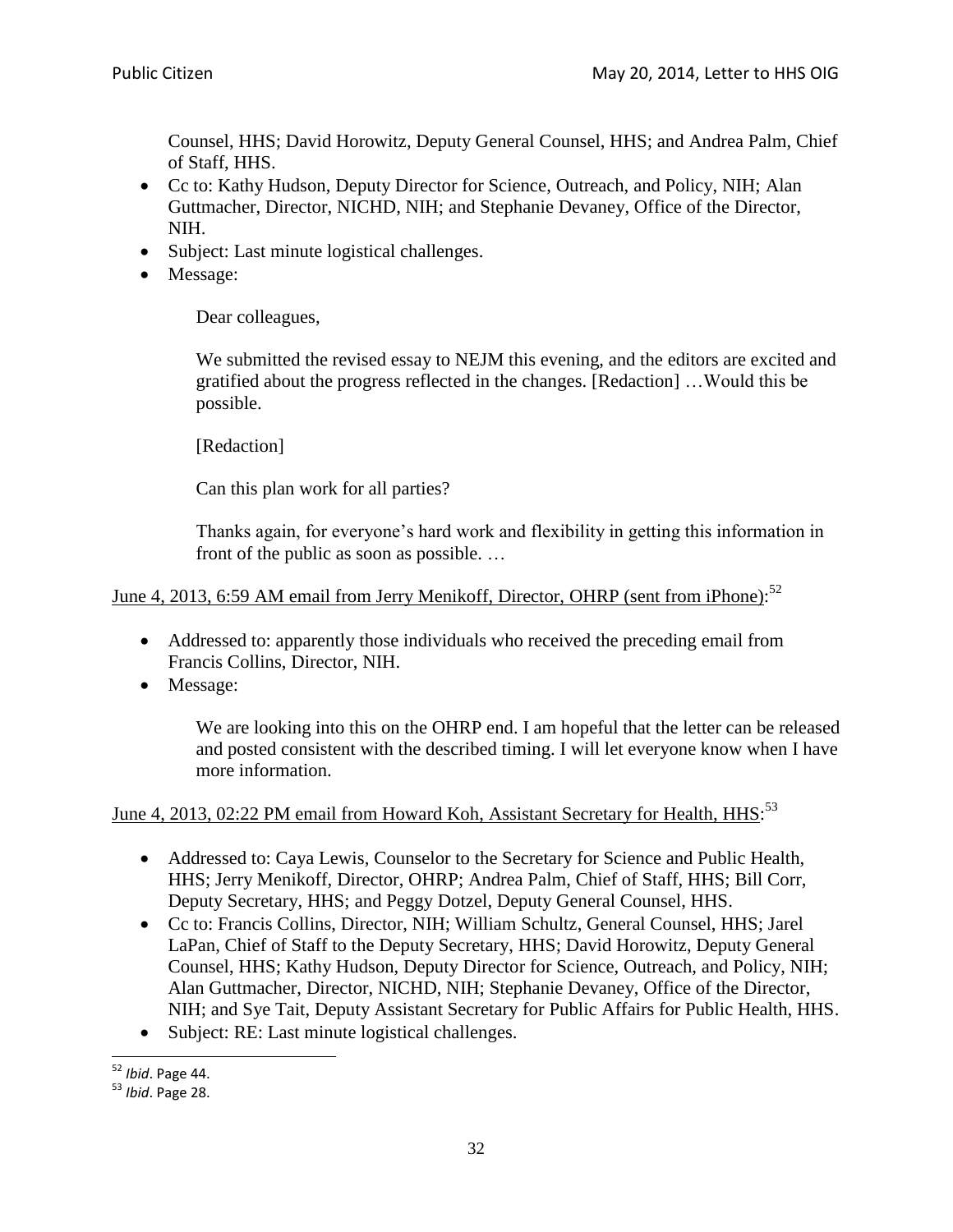• Message:

Hi, here are the next steps, as we see them:

- 5) OHRP Letter to UAB c) Send today Tuesday afternoon d) Post Letter on OHRP Website tomorrow Wednesday at 5 PM.
- 6) NIH NEJM Perspective- Post tomorrow Wednesday 5 PM
- 7) OHRP Web Posting Announcing the Public Meeting
	- a) Post at 5PM tomorrow Wednesday …

Let us know if this timetable works and that one word change is ok. ...

If so, OHRP will then proceed with Step 1A, ie, to send the OHRP Letter to UAB today.

June 4, 2013, 3:26 PM email from Francis Collins, Director, NIH:<sup>54</sup>

- Addressed to: Caya Lewis, Counselor to the Secretary for Science and Public Health, HHS; Sye Tait, Deputy Assistant Secretary for Public Affairs for Public Health, HHS; Howard Koh, Assistant Secretary for Health, HHS; Jerry Menikoff, Director, OHRP; Andrea Palm, Chief of Staff, HHS; Bill Corr, Deputy Secretary, HHS; and Peggy Dotzel, Deputy General Counsel, HHS.
- Cc to: William Schultz, General Counsel, HHS; Jarel LaPan, Chief of Staff to the Deputy Secretary, HHS; David Horowitz, Deputy General Counsel, HHS; Kathy Hudson, Deputy Director for Science, Outreach, and Policy, NIH; Alan Guttmacher, Director, NICHD, NIH; Stephanie Devaney, Office of the Director, NIH; and Tom Burklow, Office of the Director, NIH.
- Subject: RE: Last minute logistical challenges.
- Message:

Hi all,

Sorry, I have been off line for a few hours at Princeton commencement. This all seems to be coming together well -- thanks for everyone's hard work. NEJM has confirmed that they will post the NIH essay at 5 PM on Wednesday. [Redaction] …

## June 4, 2013, 3:44 PM email from Howard Koh, Assistant Secretary for Health, HHS.<sup>55</sup>

 Addressed to: Francis Collins, Director, NIH; Caya Lewis, Counselor to the Secretary for Science and Public Health, HHS; Sye Tait, Deputy Assistant Secretary for Public Affairs

<sup>54</sup> *Ibid*. Pages 26-27.

<sup>55</sup> *Ibid*. Page 26.